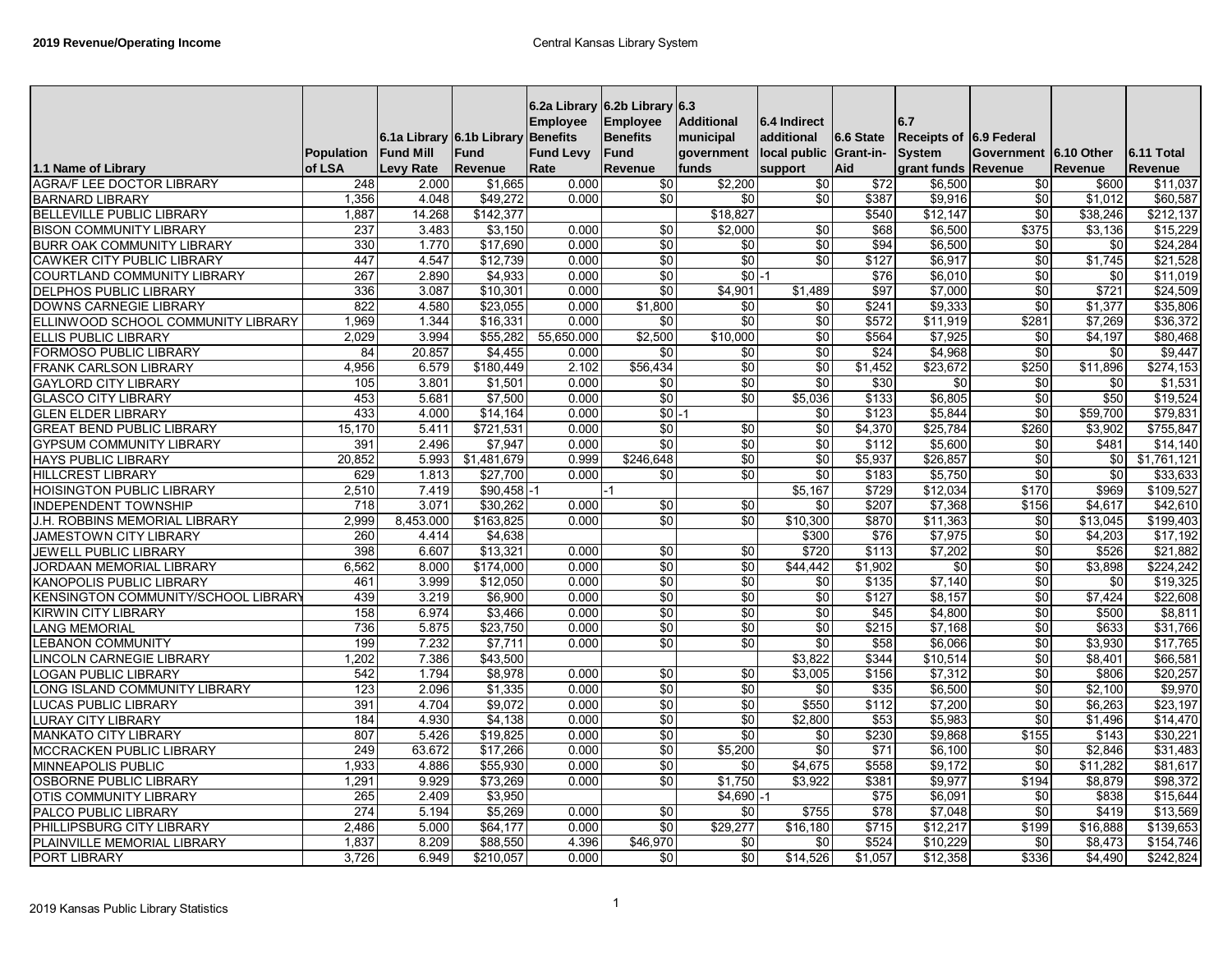| <b>IRAE HOBSON MEMORIAL LIBRARY</b> | 108              | 3.984 | \$1,500     | 0.000 |           | \$1,439          | \$4,100  | \$31     | \$6,200  | \$244 | \$1,786   | \$15,300    |
|-------------------------------------|------------------|-------|-------------|-------|-----------|------------------|----------|----------|----------|-------|-----------|-------------|
| <b>IRANDALL PUBLIC LIBRARY</b>      |                  |       | $$5,168$ -  |       |           | \$0              | \$243    | \$18     | \$5,586  |       |           | \$11,015    |
| <b>RANDOLPH-DECKER PUB. LIB.</b>    | 652              | 0.000 |             | 0.000 |           | \$19,980         |          | \$191    | \$7.113  | \$86  | \$2.716   | \$30,086    |
| <b>RUSSELL PUBLIC LIBRARY</b>       | 4.463            | 4.499 | \$157.483   | 0.000 |           |                  |          | \$1.271  | \$13,000 | \$176 | \$15,815  | \$187,745   |
| <b>SALINA PUBLIC LIBRARY</b>        | 46.716           | 5.069 | \$2.404.915 | 0.945 | \$447.990 | \$0 I            |          | \$13.384 | \$36.934 | \$253 | \$162.000 | \$3,065,476 |
| <b>SCANDIA CITY LIBRARY</b>         | 345              | 9.807 | \$15.586    | 0.000 |           | \$2.000          | \$6,000  | \$99     | \$7,200  |       | \$725     | \$31,610    |
| <b>ISMITH CENTER PUBLIC LIBRARY</b> | $.58^{\circ}$    | 6.500 | \$57.968    | 0.000 |           | \$0 I            | \$20,436 | \$459    | \$9,492  |       | \$15,066  | \$103,421   |
| <b>ISTOCKTON</b>                    | $^{\prime}$ ,280 | 9.248 | \$66.159    | 0.000 |           | SO I             |          | \$367    | \$9.949  |       | \$20.500  | \$96,975    |
| <b>ISUNSHINE CITY LIBRARY</b>       |                  |       | \$2,848     | 0.000 |           | \$٥١             | \$2,554  | \$35     | \$6,500  | \$110 | \$689     | \$12,736    |
| <b>ISYLVAN GROVE PUBLIC LIBRARY</b> | 272              | 6.452 | \$8.167     | 0.000 |           | \$0 <sub>1</sub> | \$900    | \$78     | \$6,500  |       | \$1.050   | \$16.695    |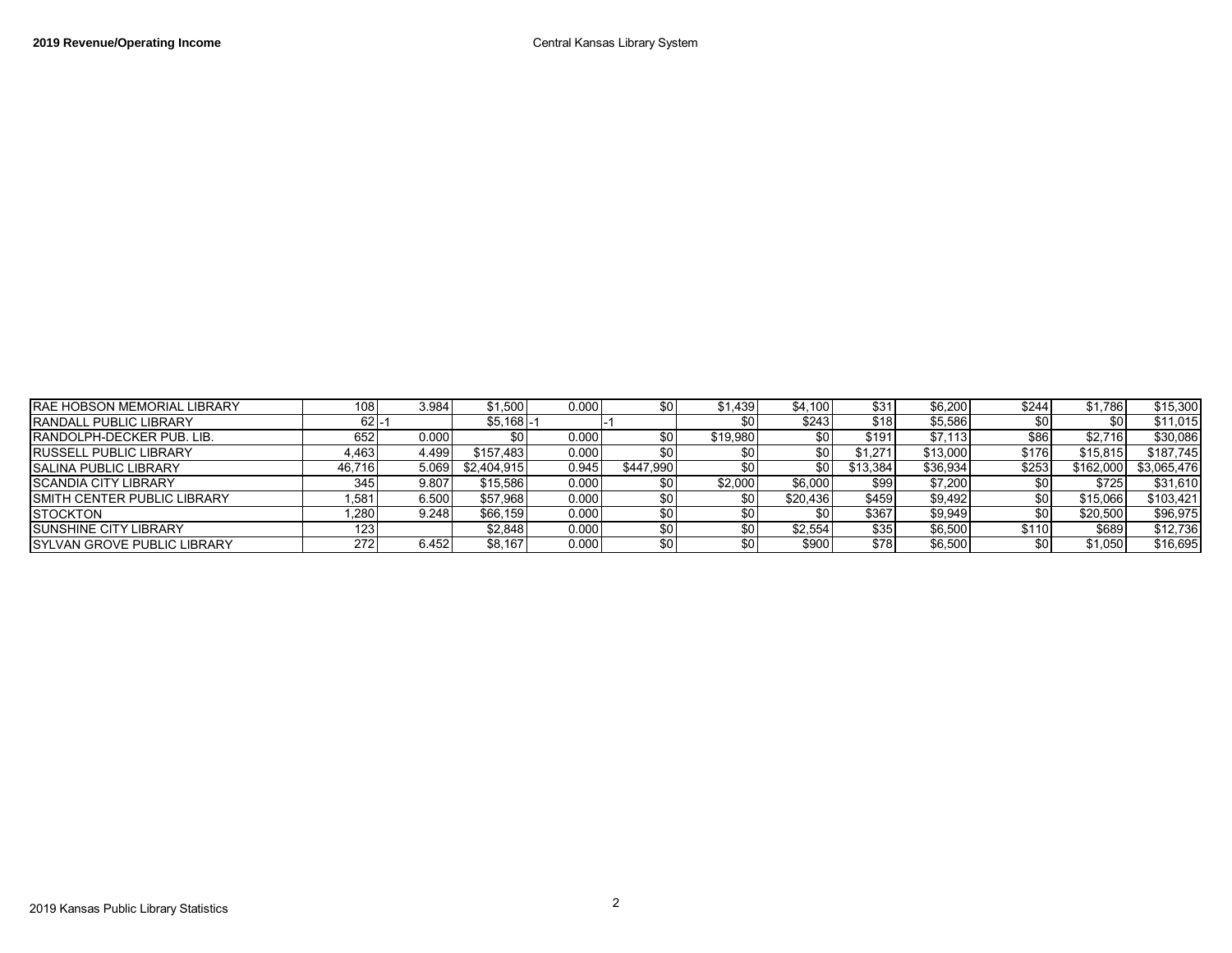|                                        |            |                                    |                    | 6.2a Library 6.2b Library 6.3 |                 |                   |                        |                     |                         |                       |                 |                      |
|----------------------------------------|------------|------------------------------------|--------------------|-------------------------------|-----------------|-------------------|------------------------|---------------------|-------------------------|-----------------------|-----------------|----------------------|
|                                        |            |                                    |                    | <b>Employee</b>               | <b>Employee</b> | <b>Additional</b> | 6.4 Indirect           |                     | 6.7                     |                       |                 |                      |
|                                        |            | 6.1a Library 6.1b Library Benefits |                    |                               | <b>Benefits</b> | municipal         | additional             | 6.6 State           | Receipts of 6.9 Federal |                       |                 |                      |
|                                        | Population | <b>Fund Mill</b>                   | Fund               | <b>Fund Levy</b>              | Fund            | government        | local public Grant-in- |                     | System                  | Government 6.10 Other |                 | 6.11 Total           |
| 1.1 Name of Library                    | of LSA     | <b>Levy Rate</b>                   | Revenue            | Rate                          | Revenue         | funds             | support                | Aid                 | grant funds Revenue     |                       | <b>Revenue</b>  | Revenue              |
| <b>AMERICUS TOWNSHIP LIBRARY</b>       | 1,777      | 1.855                              | \$75,764           | 0.000                         | \$0             | \$0               | \$0                    | \$507               | \$304                   | \$0                   | \$824           | \$77,399             |
| <b>AXTELL PUBLIC LIBRARY</b>           | 401        | 2.517                              | \$8,892            | 0.000                         | $\sqrt{50}$     | \$5,574           | \$0                    | \$114               | \$3,596                 | \$0                   | \$420           | \$18.596             |
| <b>BEATTIE PUBLIC LIBRARY</b>          | 189        | 0.000                              | $\sqrt{6}$         | 0.000                         | $\sqrt{50}$     | \$1,670           |                        | $\overline{$}$ \$54 | \$1,350                 | $\overline{50}$       | \$400           | \$3,474              |
| <b>BLUE RAPIDS PUBLIC LIBRARY</b>      | 963        | 5.572                              | \$25,410           | 0.000                         | \$0             | $\overline{50}$   | \$0                    | \$275               | \$7,067                 | $\overline{30}$       | \$4,579         | \$37,331             |
| <b>BURNS PUBLIC LIBRARY</b>            | 208        | 8.927                              | $\frac{1}{10,799}$ | 0.000                         | \$0             | \$0               | \$2,743                | \$58                | \$4,161                 | \$0                   | \$274           | \$18,035             |
| <b>CHAPMAN PUBLIC LIBRARY</b>          | 1,357      | 3.788                              | \$38,580           | 0.454                         | \$4,152         | \$0               | $\frac{6}{5}$          | \$390               | \$6,905                 | \$0                   | $\overline{50}$ | \$50,027             |
| <b>CLAY CENTER CARNEGIE LIBRARY</b>    | 3,989      | 6.279                              | \$191,933          | 0.000                         | \$0             | $\sqrt{6}$        | $\frac{6}{5}$          | \$1,133             | \$8,759                 | \$109                 | \$8,460         | \$210,394            |
| <b>CLIFTON PUBLIC LIBRARY</b>          | 515        | 6.501                              | \$15,755           | 0.000                         | $\overline{50}$ | $\overline{50}$   | \$3,000                | \$147               | \$4,322                 | \$0                   | \$1,987         | \$25,211             |
| <b>BURNLEY MEMORIAL/Falls Township</b> | 1,066      | 2.575                              | \$13,172           | 0.000                         | $\overline{30}$ | $\overline{50}$   | \$600                  | \$310               | \$6,391                 | \$0                   | \$621           | \$21,094             |
| <b>COUNCIL GROVE PUBLIC LIBRARY</b>    | 2.079      | 5.000                              | \$65.302           | 2.000                         | \$18,587        |                   |                        | \$584               | \$7,170                 | \$213                 | \$16,741        | \$108.597            |
| DOROTHY BRAMLAGE PUBLIC LIBRARY        | 32,594     | 4.162                              | \$813,634          | 0.000                         | \$0             | \$95.766          | \$0                    | \$9,642             | \$1.079                 | \$200                 | \$71,501        | \$991,822            |
| <b>DWIGHT PUBLIC LIBRARY</b>           | 255        | 1.427                              | \$2,325            | 0.000                         | \$0             | $\sqrt{6}$        | $\frac{6}{5}$          | $\sqrt{$72}$        | \$1,385                 | \$0                   | \$467           | \$4,249              |
| <b>ELM CREEK TOWNSHIP LIBRARY</b>      | 284        | 1.015                              | \$3,526            | 0.000                         | $\sqrt{50}$     | \$3,500           | $\overline{50}$        | \$80                | \$1,637                 | $\sqrt{6}$            | \$343           | \$9,086              |
| <b>EMPORIA PUBLIC LIBRARY</b>          | 29,552     | 5.000                              | \$891,624          | 0.000                         | \$0             | \$169,040         | $\frac{6}{5}$          | \$8,410             | \$129                   | \$242                 | \$38,427        | \$1,107,872          |
| <b>ENTERPRISE PUBLIC LIBRARY</b>       | 794        | 3.766                              | \$13,445           | 0.000                         | $\overline{50}$ | \$1,000           | \$1,859                | \$229               | \$4,918                 | \$0                   | \$866           | \$22,317             |
| <b>FLORENCE PUBLIC LIBRARY</b>         | 438        | 6.000                              | \$10.400           |                               |                 |                   | \$5.145                | \$125               | \$983                   | \$0                   | \$4.882         | \$21,535             |
| <b>FRANKFORT CITY LIBRARY</b>          | 695        | 11,153.000                         | \$55,900           | 10.100.000                    | \$0             | \$0               | \$0                    | \$198               | \$4,637                 | \$0                   | \$70            | \$60,805             |
| <b>GOESSEL PUBLIC LIBRARY</b>          | 501        | 10.000                             | \$25,961           | 0.000                         | $\sqrt{50}$     | $\overline{50}$   | \$1,281                | \$143               | \$5,071                 | $\sqrt{6}$            | \$2,033         | \$34,489             |
| <b>HANOVER PUBLIC</b>                  | 651        | 3.579                              | \$24,100           | 0.000                         | $\sqrt{6}$      | \$0               | $\frac{6}{5}$          | \$189               | \$4,619                 | $\sqrt{6}$            | \$0             | \$28,908             |
| HARTFORD/ELMENDARO TOWNSHIP            | 929        |                                    | \$27,270           | $-1.000 - 1$                  |                 | -1                | \$300                  | \$265               | \$100                   | $$0 - 1$              |                 | \$27,935             |
| <b>HERINGTON PUBLIC LIBRARY</b>        | 2,304      | 7.000                              | \$82,769           | 0.000                         | \$0             | \$0               | \$0                    | \$664               | \$8,021                 | \$136                 | \$3,761         | \$95,351             |
| <b>HILLSBORO PUBLIC LIBRARY</b>        | 2,834      | 4.000                              | \$56,982           | 30.000                        | \$8,998         | \$8,563           | $\frac{6}{5}$          | \$812               | \$10,756                | \$0                   | \$7,338         | \$93,449             |
| <b>HOPE COMMUNITY LIBRARY</b>          | 334        | 5.424                              | $$15,200$ -1       |                               | $-1$            | -1                | -1                     | \$96                | \$1,892                 | \$0                   | \$1,721         | \$18,909             |
| LEONARDVILLE CITY LIBRARY              | 436        | 1.694                              | \$4.856            | 0.000                         | $\sqrt{50}$     | $\sqrt{6}$        | \$100                  | \$124               | \$3,662                 | \$0                   | \$0             | \$8,742              |
| LYON COUNTY LIBRARY DIST. #1           | 1,148      | 1.500                              | \$42,483           | 0.000                         | \$0             | \$0               | \$0                    | \$328               | \$229                   | \$0                   | \$572           | \$43,612             |
| <b>MANHATTAN PUBLIC LIBRARY</b>        | 54,959     | 4.319                              | \$2,689,163        | 1.046                         | \$649,818       | $\sqrt{6}$        | \$0                    | \$15,616            | \$7,000                 | \$69                  | \$435,812       | \$3,797,478          |
| <b>MARION CITY LIBRARY</b>             | 1,787      | 8.003                              | \$90.855           | 0.000                         | \$0             | $\overline{50}$   | $\overline{50}$        | \$513               | \$7,490                 | \$174                 | \$7,560         | \$106,592            |
| MARYSVILLE PUBLIC LIBRARY              | 3,268      | 5.849                              | \$187,889          | 1.905                         | \$59,820        | $\sqrt{6}$        | \$0                    | \$932               | \$9,475                 | \$181                 | \$11,386        | \$269,683            |
| PEABODY TOWNSHIP LIBRARY               | 1,297      | 6.041                              | \$63,352           | 0.000                         | \$0             | \$200             | $\frac{6}{5}$          | \$374               | \$8,428                 | \$0                   | \$1,700         | \$74,054             |
| POTTAWATOMIE WABAUNSEE REGIONAL LII    | 26,409     | 0.916                              | \$502,109          | 0.109                         | \$59,561        | \$0               | \$7,009                | \$7,426             | \$1,828                 | \$261                 | \$9,199         | \$587,393            |
| <b>RILEY CITY LIBRARY</b>              | 954        | 3.096                              | \$22.444           | 0.000                         | \$0             | $\overline{50}$   | \$5.783                | \$271               | \$4,666                 | \$288                 | \$1.392         | \$34,844             |
| <b>SOLOMON PUBLIC LIBRARY</b>          | 1,015      | 4.000                              | \$33,206           | 0.000                         | $\sqrt{50}$     | \$0               |                        | \$293               | \$6,049                 | \$249                 | \$1,385         | \$41,182             |
| <b>VERMILLION PUBLIC LIBRARY</b>       | 102        | 6.261                              | \$2,212            | 0.000                         | \$0             | \$0               | \$0                    | $\overline{$29}$    | \$3,322                 | \$0                   | \$0             | \$5,563              |
| <b>WAKEFIELD PUBLIC LIBRARY</b>        | 932        | 6.631                              | \$48.132           | 0.000                         | $\sqrt{50}$     | $\overline{50}$   | \$3.864                | \$263               | \$4,368                 | $\sqrt{6}$            | \$978           | \$57,605             |
| <b>WAMEGO PUBLIC LIBRARY</b>           | 4,762      | 4.994                              | \$239,705          | 0.704                         | \$33,581        | \$1,800           | \$7,200                | \$1,339             | \$1,132                 | \$294                 | \$19,209        | \$304,260            |
| <b>WASHINGTON PUBLIC LIBRARY</b>       | 1,062      | 8.000                              | \$55,853           | 0.000                         | \$0             | \$1,865           | $\frac{6}{5}$          | \$306               | \$6,690                 | \$0                   | \$8,182         | \$72,896             |
| <b>WATERVILLE PUBLIC LIBRARY</b>       | 639        | 2.487                              | \$8,838            | 0.000                         | $\sqrt{6}$      | \$26,953          | \$500                  | \$183               | \$4,767                 | \$0                   | \$0             | $\overline{$}41,241$ |
| WHITE CITY PUBLIC LIBRARY              | 569        | 3.800                              | \$11,580           | 0.000                         | \$0             | \$0               | \$0                    | \$160               | \$5,401                 | \$0                   | \$3,859         | \$21,000             |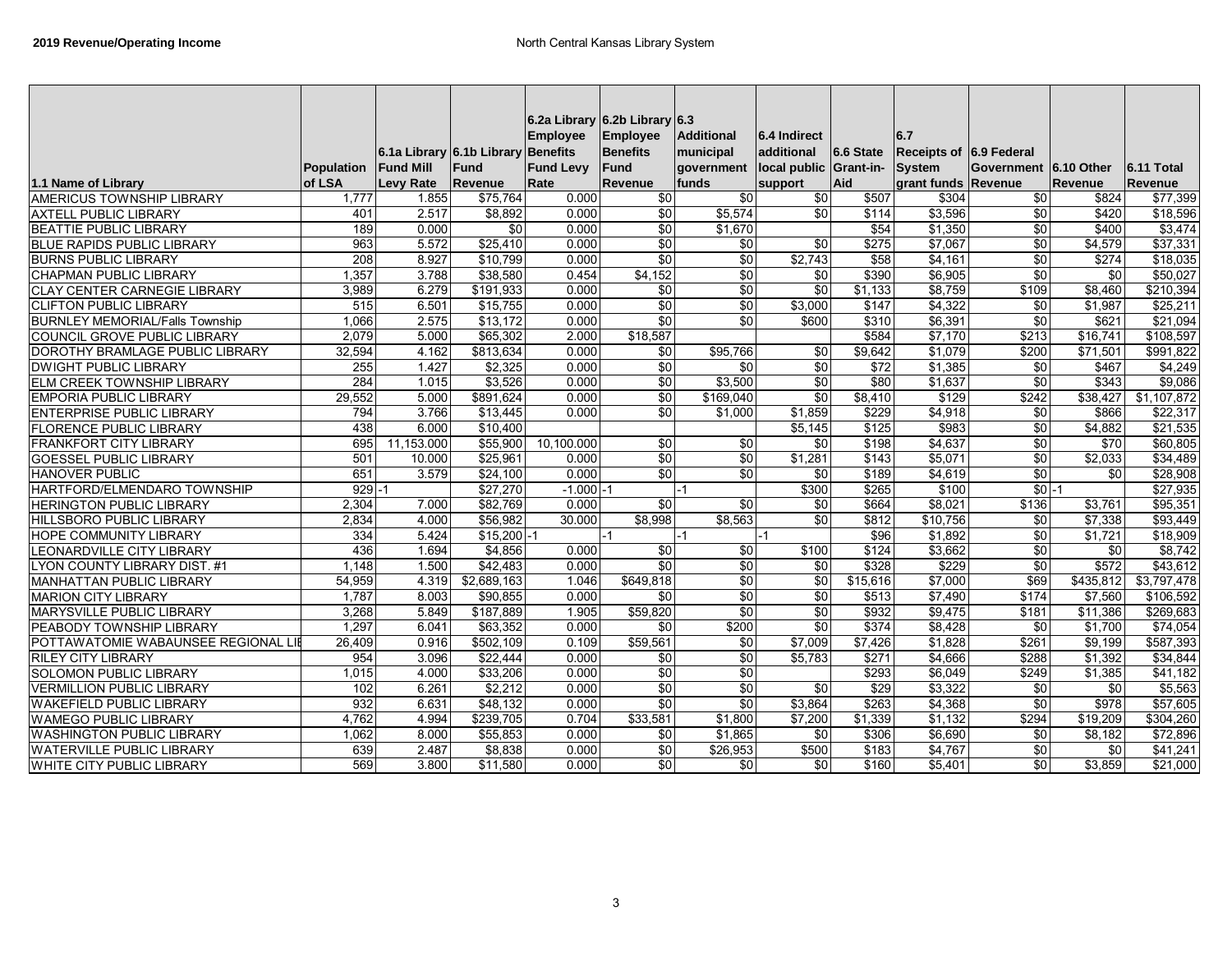|                                        | Population       | 6.1a Library 6.1b Library<br><b>Fund Mill</b> | Fund                  | 6.2a Library 6.2b Library 6.3<br><b>Employee</b><br><b>Benefits</b><br><b>Fund Levy</b> | <b>Employee</b><br><b>Benefits</b><br>Fund | <b>Additional</b><br>municipal<br>government | 6.4 Indirect<br>additional<br>local public Grant-in- | 6.6 State | 6.7<br><b>Receipts of 6.9 Federal</b><br><b>System</b> | Government 6.10 Other |                     | 6.11 Total               |
|----------------------------------------|------------------|-----------------------------------------------|-----------------------|-----------------------------------------------------------------------------------------|--------------------------------------------|----------------------------------------------|------------------------------------------------------|-----------|--------------------------------------------------------|-----------------------|---------------------|--------------------------|
| 1.1 Name of Library                    | of LSA           | <b>Levy Rate</b>                              | Revenue               | Rate                                                                                    | Revenue                                    | funds                                        | support                                              | Aid       | grant funds Revenue                                    |                       | <b>Revenue</b>      | Revenue                  |
| <b>BALDWIN CITY LIBRARY</b>            | 4,691            | 4.001                                         | \$150,640             | 0.000                                                                                   | $\overline{50}$                            | $\overline{50}$                              | \$0                                                  | \$1,323   | \$23,087                                               | \$226                 | \$8,089             | \$183,365                |
| <b>BARNES READING ROOM</b>             | 492              | 5.180                                         | \$6,371               | 0.000                                                                                   | \$0                                        | $\overline{50}$                              | \$6,919                                              | \$140     | \$12,233                                               | \$0                   | \$0                 | \$25,663                 |
| BASEHOR COMMUNITY LIBRARY, DIST #2, LV | 11,265           | 7.430                                         | \$978,806             | 0.000                                                                                   | \$0                                        | $\sqrt{6}$                                   | $\frac{6}{5}$                                        | \$3,150   | \$5,760                                                | $\sqrt{6}$            | \$48,500            | \$1,036,216              |
| <b>BECK-BOOKMAN LIBRARY</b>            | 3.248            | 6.000                                         | \$117,578             | 0.000                                                                                   | \$0                                        | \$0                                          | \$7.200                                              | \$930     | \$21.759                                               | $\overline{$92}$      | \$24.000            | \$171,559                |
| <b>BERN COMMUNITY LIBRARY</b>          | 373              | 3.500                                         | \$22.780              | 0.000                                                                                   | \$0                                        | \$0                                          | \$1.762                                              | \$106     | \$12.446                                               | \$0                   | \$862               | \$37.956                 |
| <b>BONNER SPRINGS CITY LIBRARY</b>     | 7.804            | 4.823                                         | \$423.202             |                                                                                         |                                            | \$202.044                                    |                                                      | \$2.217   | \$5.677                                                | \$268                 | \$40.613            | \$674.021                |
| <b>BURLINGAME COMMUNITY LIBRARY</b>    | 890              | 7.954                                         | \$36.610              | 0.000                                                                                   | $\overline{30}$                            | \$16,450                                     | $\overline{50}$                                      | \$251     | \$17,202                                               | \$236                 | \$6.766             | \$77,515                 |
| CARBONDALE CITY LIBRARY                | 1,377            | 6.500                                         | \$43,291              |                                                                                         |                                            |                                              |                                                      | \$389     | \$17,082                                               | \$0                   | \$1,339             | \$62,101                 |
| CENTRALIA COMMUNITY LIBRARY            | 517              | 10.653                                        | \$24.823              | 0.000                                                                                   | \$0                                        | \$5,000                                      | \$4,234                                              | \$146     | \$17,172                                               | \$0                   | \$390               | \$51,765                 |
| <b>CORNING CITY LIBRARY</b>            | 163              | 2.763                                         | \$4.350               | 0.000                                                                                   | \$0                                        | \$0                                          | \$3,600                                              | \$46      | \$8.421                                                | \$0                   | \$0                 | \$16.417                 |
| <b>DELAWARE TOWNSHIP LIBRARY</b>       | 1.886            | 3.568                                         | \$59.775              | 0.000                                                                                   | $\sqrt{50}$                                | \$0                                          | \$0                                                  | \$539     | \$16,500                                               | \$0                   | \$2,500             | \$79,314                 |
| EFFINGHAM COMMUNITY LIBRARY            | 521              | 7.778                                         | \$21.089              | 0.000                                                                                   | $\sqrt{50}$                                | $\overline{30}$                              | \$7.900                                              | \$148     | \$12.289                                               | \$268                 | \$6.986             | \$48.680                 |
| <b>EUDORA PUBLIC LIBRARY</b>           | 7,755            | 4.310                                         | \$354,953             | 0.000                                                                                   | $\sqrt{50}$                                | $\sqrt{6}$                                   | \$0                                                  | \$2,189   | \$23,522                                               | \$0                   | \$24,452            | \$405,116                |
| <b>HIAWATHA/MORRILL PUBLIC LIBRARY</b> | 3,134            | 5.733                                         | \$144.164             | 0.000                                                                                   | $\overline{30}$                            | $\overline{50}$                              | $\overline{50}$                                      | \$896     | \$25,934                                               | \$244                 | \$91.756            | \$262.994                |
| <b>HORTON PUBLIC LIBRARY</b>           | 1.688            | 8.161                                         | \$59.365              |                                                                                         |                                            |                                              | \$4,309                                              | \$483     | \$16,892                                               | \$0                   | \$1.642             | $\overline{$82,691}$     |
| JOHNSON COUNTY LIBRARY                 | 450.146          | 3.901                                         | \$36,609,739          | 0.000                                                                                   | \$0                                        | \$0                                          | \$0                                                  | \$126,997 | \$0                                                    | \$0                   |                     | \$1,530,137 \$38,266,873 |
| KANSAS CITY, KANSAS PUBLIC LIBRARY     | 157,520          | 9.808                                         | \$7,464,365           | 1.335                                                                                   | \$1,017,419                                |                                              |                                                      | \$44,857  |                                                        | \$0                   |                     | \$2,923,704 \$11,450,345 |
| <b>LANSING COMMUNITY LIBRARY</b>       | 11,964           | 3.433                                         | \$321,999             | 0.000                                                                                   | \$0                                        | \$0                                          | \$0                                                  | \$3,402   | \$1,429                                                | \$269                 | \$18,068            | \$345,167                |
| <b>LAWRENCE PUBLIC LIBRARY</b>         | 97,286           | 4.040                                         | \$4,460,753           | 0.000                                                                                   |                                            | $\overline{50}$                              | $\overline{50}$                                      | \$27,595  | \$91,850                                               | \$224                 | \$536,334           | \$5,116,756              |
| <b>EAVENWORTH PUBLIC LIBRARY</b>       | 36,062           | 3.750                                         | \$895,068             | 1.230                                                                                   | \$281,111                                  | \$0                                          | \$98,681                                             | \$10,312  | \$68,232                                               | \$0                   | \$72,456            | \$1,425,860              |
| LIBRARY DISTRICT #1, DONIPHAN COUNTY   | 7,139            | 4.196                                         | \$400,563             | 0.710                                                                                   | \$81,559                                   |                                              |                                                      | \$2,045   | \$3,002                                                | \$332                 | \$39,097            | \$526,598                |
| LIBRARY DISTRICT #1, MIAMI COUNTY      | 9,107            | 4.906                                         | \$724,500             | 0.424                                                                                   | \$91,600                                   | \$0                                          | \$0                                                  | \$2,575   | \$1,399                                                | \$0                   | \$10,852            | \$830,926                |
| LINWOOD COMMUNITY LIBRARY DISTRICT #   | 4,325            | 3.905                                         | \$251,358             | 0.000                                                                                   | \$197                                      | \$0                                          | \$0                                                  | \$1,224   | \$1,312                                                | \$0                   | \$7,345             | \$261,436                |
| <b>LYNDON CARNEGIE LIBRARY</b>         | 1,497            | 5.300                                         | \$70,896              |                                                                                         |                                            |                                              |                                                      | \$420     | \$17,866                                               | \$172                 | \$9,974             | \$99,328                 |
| <b>MARY COTTON PUBLIC LIBRARY</b>      | 2,564            | 5.681                                         | \$126,535             | 0.944                                                                                   | $$16,205 - 1$                              |                                              | $-1$                                                 | \$732     | \$21,916                                               | \$205                 | $\overline{$8,092}$ | \$173,685                |
| <b>MCLOUTH PUBLIC LIBRARY</b>          | 844              | 4.099                                         | \$23,476              | 0.000                                                                                   | \$0                                        | \$0                                          | \$0                                                  | \$242     | \$17,359                                               | \$0                   | \$2,225             | \$43,302                 |
| MERIDEN-OZAWKIE PUBLIC LIBRARY         | 4,502            | 6.280                                         | $\overline{$264,312}$ | 0.380                                                                                   | \$19,000                                   |                                              |                                                      | \$1,283   | \$1,984                                                | \$1.922               | \$7.872             | \$296,373                |
| NORTONVILLE PUBLIC LIBRARY             | 905              | 9.314                                         | \$32,325              | 0.000                                                                                   | \$0                                        | \$11,633                                     | \$7,656                                              | \$259     | \$17,037                                               | \$236                 | \$2,000             | \$71,146                 |
| OLATHE PUBLIC LIBRARY                  | 139,605          | 3.043                                         | \$6,323,571           | 0.000                                                                                   | \$0                                        | \$0                                          | \$0                                                  | \$39,152  | \$0                                                    | \$0                   | \$330,580           | \$6,693,303              |
| OSAGE CITY PUBLIC LIBRARY              | 2,821            | 8.649                                         | \$161,189             | 0.000                                                                                   | \$294                                      | $\overline{50}$                              |                                                      | \$796     | \$22,130                                               | \$231                 | \$21,276            | \$205,916                |
| <b>OSAWATOMIE PUBLIC LIBRARY</b>       | 4,266            | 3.000                                         | \$138,100             | 0.000                                                                                   | \$0                                        | \$0                                          | $\sqrt{6}$                                           | \$1,224   | \$20,962                                               | \$0                   | \$0                 | \$160,286                |
| OSKALOOSA PUBLIC LIBRARY               | 2,136            | 4.985                                         | \$61,119              | 0.000                                                                                   | \$0                                        | \$0                                          | \$1,155                                              | \$610     | \$16,892                                               | \$333                 | \$6,413             | \$86,522                 |
| OTTAWA LIBRARY                         | 12,267           | 9.159                                         | \$924,822             | 0.000                                                                                   | \$0                                        | $\sqrt{6}$                                   | \$0                                                  | \$3,515   | \$37,318                                               | \$219                 | \$33,226            | \$999,100                |
| <b>OVERBROOK PUBLIC LIBRARY</b>        | 1.022            | 10.511                                        | \$83,354              | 0.000                                                                                   | $\overline{30}$                            | $\overline{50}$                              |                                                      | \$289     | \$21,528                                               | \$206                 | \$28,657            | \$134,034                |
| PAOLA FREE LIBRARY                     | 5,670            | 4.949                                         | \$275,716             | 0.000                                                                                   | \$0                                        | \$0                                          | \$0                                                  | \$1,589   | \$25,925                                               | \$0                   | \$43,625            | \$346,855                |
| POMONA COMMUNITY LIBRARY               | 821              |                                               | \$41.733              | 0.000                                                                                   | $\overline{30}$                            | $\overline{30}$                              | $\overline{30}$                                      | \$236     | \$16,986                                               | $\overline{30}$       | \$6.276             | \$65.231                 |
| RICHMOND PUBLIC LIBRARY                | 458              | 5.718                                         | \$15,518              | 0.000                                                                                   | \$0                                        | \$0                                          | \$550                                                | \$131     | \$13,335                                               | \$173                 | \$10.641            | \$40,348                 |
| ROSSVILLE COMMUNITY LIBRARY            | 1.896            | 5.215                                         | \$110.155             |                                                                                         |                                            | \$0                                          |                                                      | \$542     | \$1.033                                                | \$184                 | \$53.836            | \$165.750                |
| SENECA FREE LIBRARY                    | 2,052            | 5.000                                         | \$120.932             |                                                                                         |                                            |                                              | \$5,334                                              | \$581     | \$23,115                                               | \$0                   | \$13,592            | \$163,554                |
| <b>SILVER LAKE LIBRARY</b>             | 2,014            | 6.010                                         | \$110,000             | 0.000                                                                                   | $\overline{30}$                            | $\overline{50}$                              | \$0                                                  | \$577     | \$1,060                                                | $\overline{$98}$      | \$69,312            | \$181.047                |
| TONGANOXIE PUBLIC LIBRARY              | 5,524            | 5.950                                         | \$278,398             | 1.910                                                                                   | \$89,222                                   | \$1,479                                      | $\overline{50}$                                      | \$1,550   | \$27,372                                               | \$289                 | \$1,550             | \$399,860                |
| TOPEKA AND SHAWNEE COUNTY PUBLIC LIB   | 173.589          | 7.337                                         | \$13,202.607          | 1.566                                                                                   | \$2,986,783                                | \$0                                          | \$0                                                  | \$49,629  | \$0                                                    | \$0                   |                     | \$3,678,882 \$19,917,901 |
| <b>WELLSVILLE CITY LIBRARY</b>         | 1.801            | 5.942                                         | \$84,876              | 0.502                                                                                   | \$7,251                                    | \$0                                          | \$4,132                                              | \$515     | \$17,600                                               | \$0                   | \$3,202             | \$117,576                |
| <b>WETMORE PUBLIC LIBRARY</b>          | 362              | 3.470                                         | \$5,239               |                                                                                         |                                            |                                              | \$1.813                                              | \$103     | \$12,243                                               | \$243                 | \$1,293             | \$20,934                 |
| WILLIAMSBURG COMMUNITY LIBRARY         | $\overline{397}$ | 14.832                                        | \$17,504              | 0.000                                                                                   | \$0                                        | \$0                                          | \$7,658                                              | \$112     | \$16,965                                               | \$211                 | \$1,700             | \$44,150                 |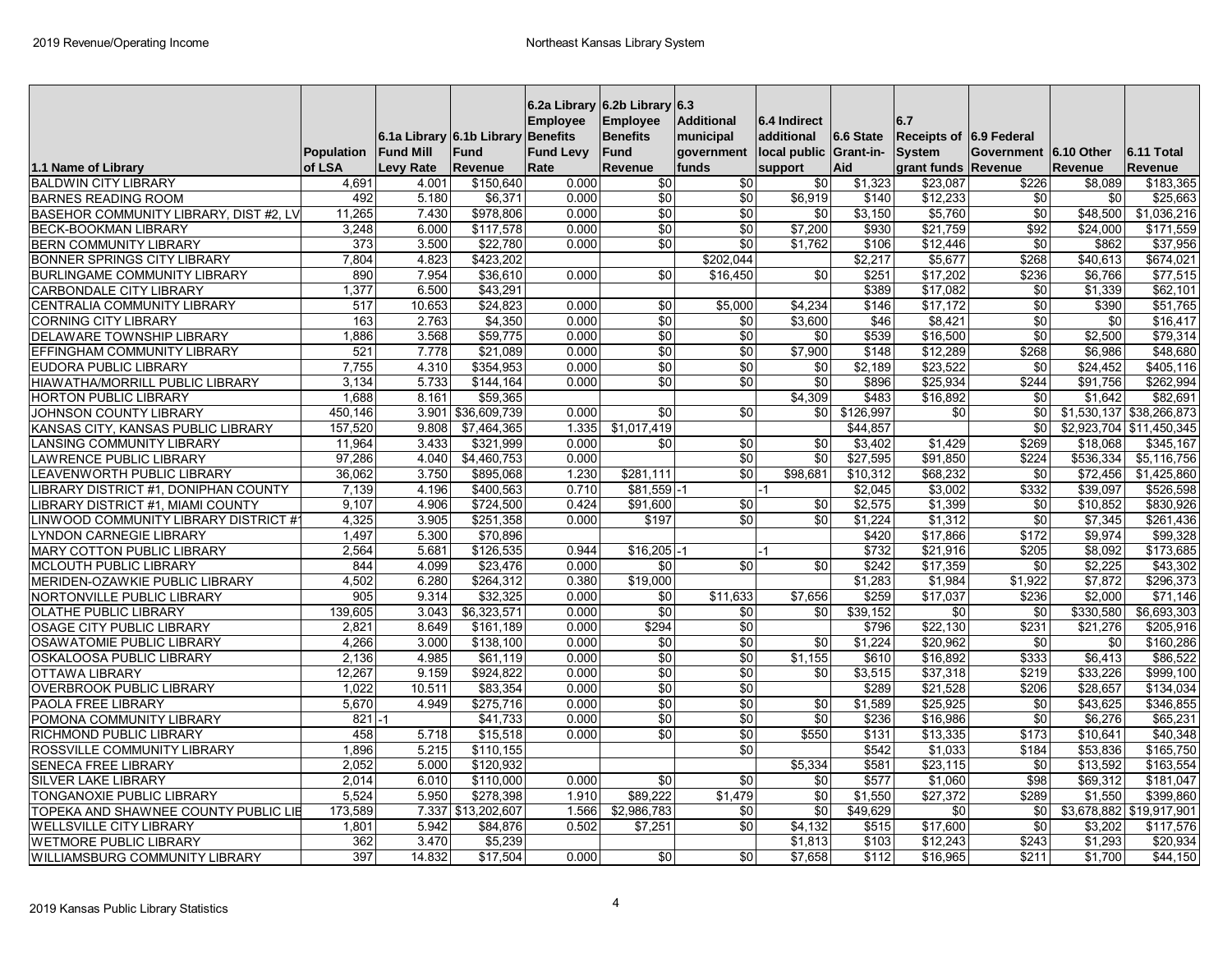| <b>LIBRARY</b><br>\$18.114<br>0.000<br>$^{\sim}$ 17.198<br><b>IWINCHESTER</b><br>\$50.476<br>\$2.361<br>\$0<br>\$0<br>\$0 I<br>8.1631<br>0320ء<br>UNCOIF<br>-טט.<br>1 L .<br>$-10$<br><b>T</b> .J<br>т. |
|---------------------------------------------------------------------------------------------------------------------------------------------------------------------------------------------------------|
|---------------------------------------------------------------------------------------------------------------------------------------------------------------------------------------------------------|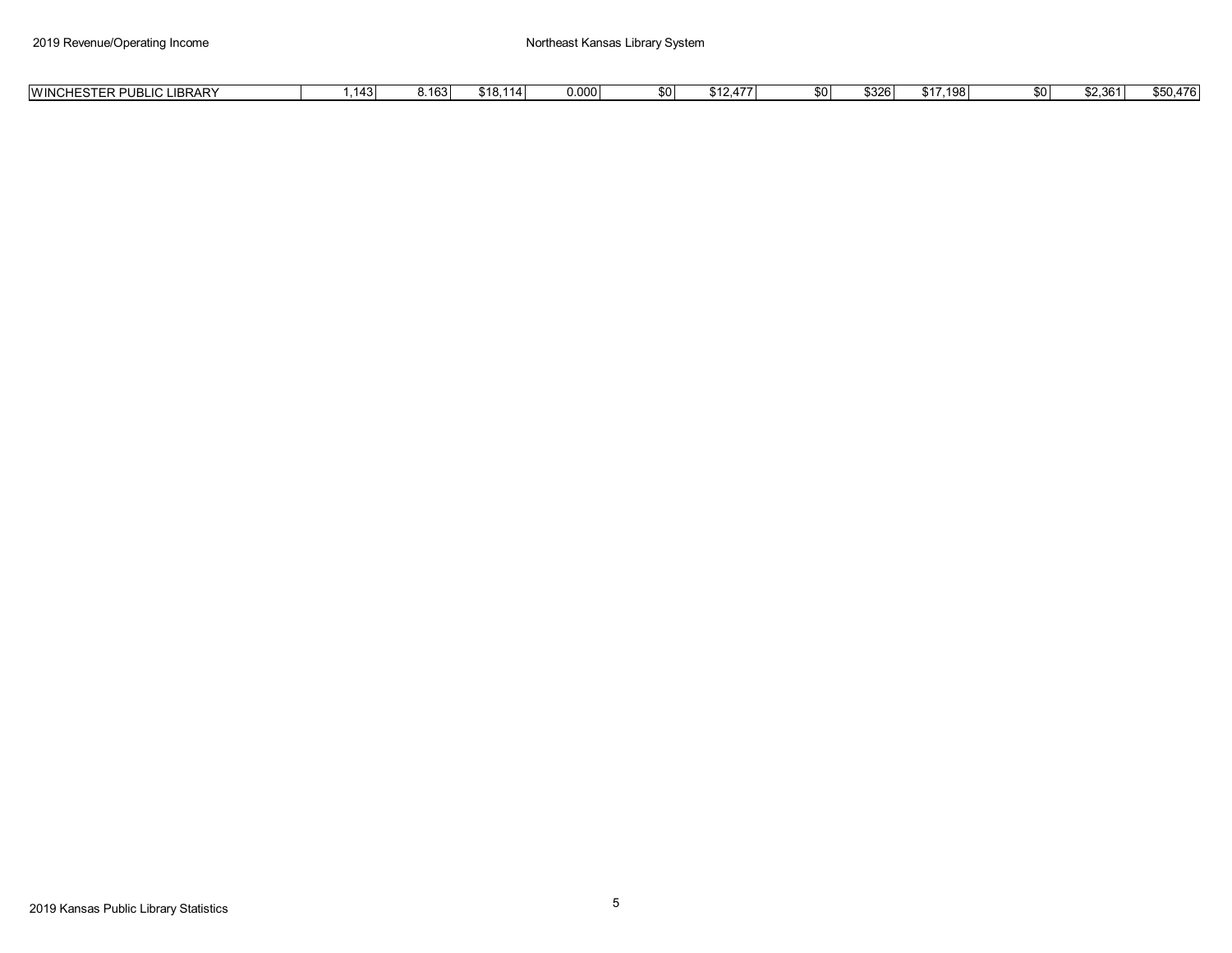|                                       |            |                  | 6.1a Library 6.1b Library Benefits | 6.2a Library 6.2b Library 6.3<br><b>Employee</b> | Employee<br>Benefits | <b>Additional</b><br>municipal | 6.4 Indirect<br>additional    | 6.6 State  | 6.7<br>Receipts of 6.9 Federal |                       |                  |                   |
|---------------------------------------|------------|------------------|------------------------------------|--------------------------------------------------|----------------------|--------------------------------|-------------------------------|------------|--------------------------------|-----------------------|------------------|-------------------|
|                                       | Population | <b>Fund Mill</b> | <b>Fund</b>                        | <b>Fund Levy</b>                                 | lFund                | government                     | local public Grant-in- System |            |                                | Government 6.10 Other |                  | <b>6.11 Total</b> |
| 1.1 Name of Library                   | of LSA     | <b>Levy Rate</b> | Revenue                            | Rate                                             | Revenue              | funds                          | support                       | <b>Aid</b> | grant funds Revenue            |                       | Revenue          | Revenue           |
| <b>ATWOOD PUBLIC LIBRARY</b>          | 2,508      | 2.000            | \$53,237                           | 0.000                                            | \$0                  | \$0                            | \$2,379                       | \$711      | \$0 <sub>1</sub>               | \$180                 | \$25,240         | \$81,747          |
| <b>IBIRD CITY PUBLIC LIBRARY</b>      | 434        | 5.642            | \$15,850                           | 0.000                                            | \$0                  | \$0                            | \$0                           | \$125      | \$4,850                        | \$0                   | \$5,650          | \$26,475          |
| ICOLBY/PIONEER MEMORIAL LIBRARY       | 5,317      | 5.000            | \$295,835                          | 0.000                                            | \$0                  | \$0                            | \$0                           | \$1,527    | \$7,375                        | \$178                 | \$56,487         | \$361,402         |
| <b>GOODLAND PUBLIC LIBRARY</b>        | 4,386      | 5.100            | \$164,465                          | 1.377                                            | \$44,399             |                                |                               | \$1,256    | \$5,500                        | \$0                   | \$55,249         | \$270,869         |
| <b>GOVE CITY LIBRARY</b>              | 70         | 15.600           | \$0 <sub>1</sub>                   | 0.000                                            | \$0                  | \$6,498                        | \$200                         | \$21       | \$3,000                        | \$0                   | \$35             | \$9,754           |
| <b>GRAINFIELD CITY LIBRARY</b>        | 245        | 2.137            | \$4,022                            | 0.000                                            | \$0                  | \$0                            | \$618                         | \$72       | \$2,750                        | \$0                   | \$0 <sub>1</sub> | \$7,462           |
| <b>GRINNELL/MOORE FAMILY LIBRARY</b>  | 231        | 1.818            | \$4,400                            | 0.000                                            | \$0                  | \$0                            | \$0                           | \$68       | \$3,000                        | \$0                   | \$0 <sub>1</sub> | \$7,468           |
| <b>JAY JOHNSON PUBLIC LIBRARY</b>     | 1,021      | 12.336           | \$78,500                           | 0.000                                            | \$0                  | \$0                            | \$1,503                       | \$284      | \$4,700                        | \$199                 | \$7,969          | \$93,155          |
| <b>JENNINGS CITY LIBRARY</b>          | 92         | 8.858            | \$4,456                            | 0.000                                            | \$0                  | \$0                            | \$0                           | \$26       | \$3,800                        | \$206                 | \$1,480          | \$9,968           |
| LENORA PUBLIC LIBRARY                 | 235        | 3.533            | \$5,300                            | 0.000                                            | \$0                  | \$0                            | \$2,226                       | \$67       | \$3,800                        | \$109                 | \$6,665          | \$18,167          |
| <b>NORCATUR PUBLIC LIBRARY</b>        | 146        | 1.900            | \$2,262                            |                                                  |                      |                                | \$1,023                       | \$42       | \$3,000                        | \$193                 | \$0 <sub>1</sub> | \$6,520           |
| <b>INORTON PUBLIC LIBRARY</b>         | 2,768      | 7.485            | \$112,677                          | 2.271                                            | \$35,900             |                                | \$6,400                       | \$790      | \$5,500                        | \$204                 | \$21,483         | \$182,954         |
| <b>IOAKLEY PUBLIC LIBRARY</b>         | 2,108      | 11.000           | \$187,000                          | 0.000                                            | \$0                  | \$0                            | \$16,000                      | \$597      | \$7,800                        | \$196                 | \$4,883          | \$216,476         |
| <b>IOBERLIN CITY LIBRARY</b>          | 1,725      | 9.145            | $$64,272$ -1                       |                                                  |                      |                                |                               | \$494      | \$4,500                        | \$80                  | \$5,159          | \$74,505          |
| <b>ISELDEN PUBLIC LIBRARY</b>         | 213        | 2.041            | \$3,005                            | 0.000                                            | \$0                  |                                | \$935                         | \$60       | \$3,000                        | \$0                   | \$7,825          | \$14,825          |
| <b>ISHARON SPRINGS PUBLIC LIBRARY</b> | 752        | 4.000            | \$25,029                           | 0.000                                            | \$0                  | \$25,000                       | \$3,198                       | \$218      | \$3,500                        | \$172                 | \$650            | \$57,767          |
| ISHERIDAN COUNTY PUBLIC LIBRARY       | 2,533      | 3.346            | \$38,000                           | 0.000                                            | \$0                  | \$19,314                       | \$660                         | \$659      | \$5,235                        | \$236                 | \$311,647        | \$375,751         |
| <b>IST. FRANCIS PUBLIC LIBRARY</b>    | 1,294      | 4.500            | \$39,057                           | 4.500                                            | \$0                  | \$0                            | \$5,250                       | \$371      | \$6,240                        | \$190                 | \$3,477          | \$54,585          |
| <b>WAKEENEY PUBLIC LIBRARY</b>        | 1,738      | 5.898            | \$76,092                           | 0.000                                            | \$0                  | \$0                            | \$0                           | \$510      | \$800                          | \$177                 | \$1,555          | \$79,134          |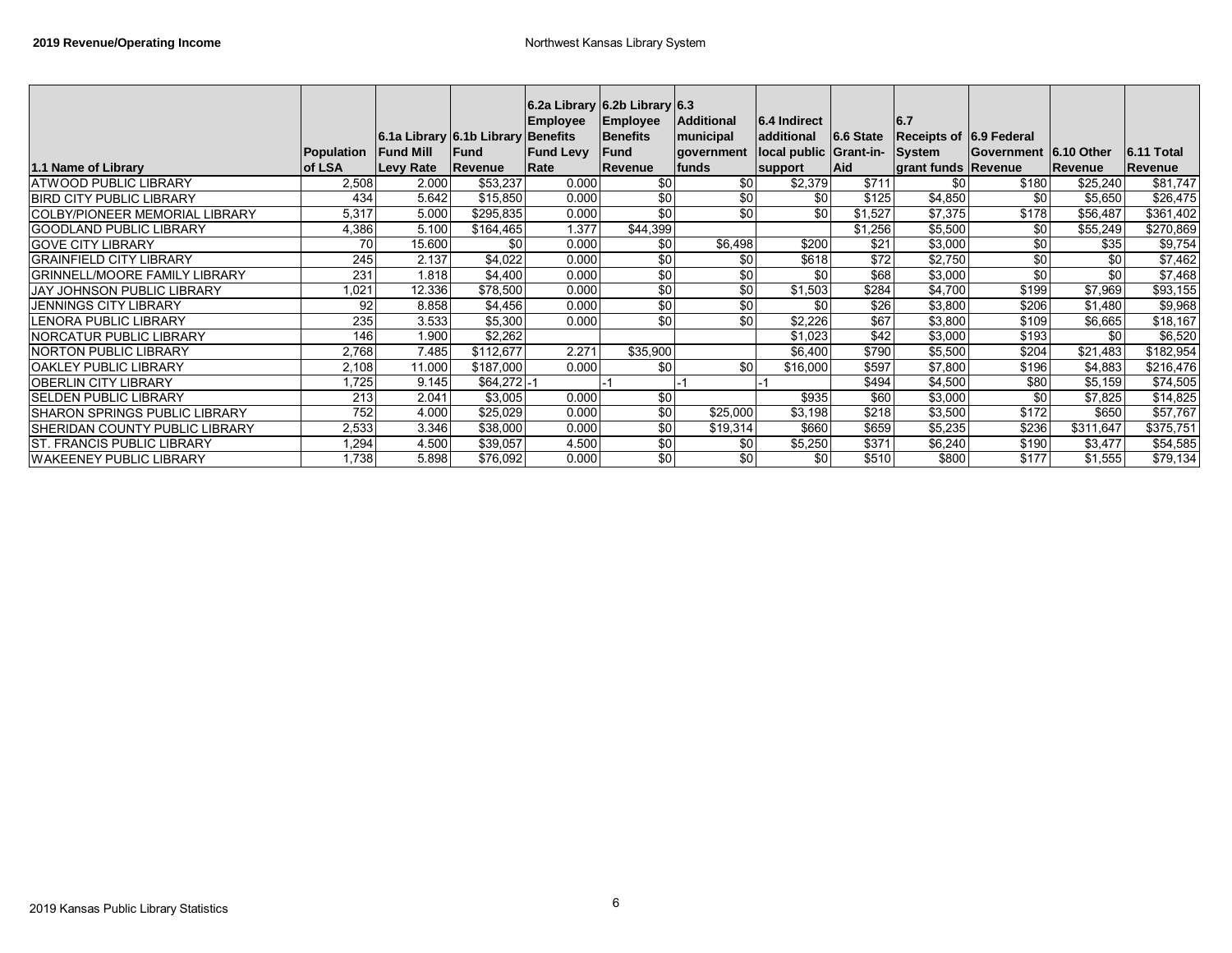| 1.1 Name of Library                                    | Population<br>of LSA | <b>Fund Mill</b><br>Levy Rate | 6.1a Library 6.1b Library Benefits<br><b>Fund</b><br><b>Revenue</b> | <b>Employee</b><br><b>Fund Levy</b><br>Rate | 6.2a Library 6.2b Library 6.3<br><b>Employee</b><br><b>Benefits</b><br>Fund<br>Revenue | <b>Additional</b><br>municipal<br>government<br>funds | 6.4 Indirect<br>additional<br>local public Grant-in-<br>support | 6.6 State<br>Aid | 6.7<br>Receipts of 6.9 Federal<br><b>System</b><br>grant funds Revenue | Government 6.10 Other | Revenue         | 6.11 Total<br>Revenue |
|--------------------------------------------------------|----------------------|-------------------------------|---------------------------------------------------------------------|---------------------------------------------|----------------------------------------------------------------------------------------|-------------------------------------------------------|-----------------------------------------------------------------|------------------|------------------------------------------------------------------------|-----------------------|-----------------|-----------------------|
| <b>ANDOVER PUBLIC LIBRARY</b>                          | 13,278               | 3.000                         | \$502,000                                                           | 0.000                                       | $\overline{50}$                                                                        | $\overline{50}$                                       | $\overline{60}$                                                 | \$3,734          | \$49,465                                                               | \$248                 | \$82.384        | \$637,831             |
|                                                        | 2,099                | 5.195                         | \$68,776                                                            | 0.000                                       | \$0                                                                                    | $$0 - 1$                                              |                                                                 | \$607            | \$8,924                                                                | \$0                   | \$8.694         | \$87,001              |
| ANTHONY PUBLIC LIBRARY<br>ARKANSAS CITY PUBLIC LIBRARY | 11,793               | 6.000                         | \$355,637                                                           | 0.000                                       | \$0                                                                                    | $\overline{50}$                                       | $\overline{60}$                                                 | \$3,379          | \$38,183                                                               | \$203                 | \$23,817        | \$421,219             |
|                                                        | 451                  | 5.095                         | $$11,050 - 1$                                                       |                                             | $-1$                                                                                   |                                                       |                                                                 | \$129            | \$3,816                                                                | \$0                   | \$1.294         | \$16,289              |
| <b>ARLINGTON CITY LIBRARY</b>                          | 563                  | 4.432                         | \$8,000                                                             | 0.000                                       | \$0                                                                                    | -1<br>\$0                                             |                                                                 | \$162            | \$4,629                                                                | \$0                   | \$2,635         | \$15,426              |
| <b>ATTICA CITY LIBRARY</b>                             |                      |                               |                                                                     |                                             |                                                                                        | \$0                                                   | \$0<br>\$0                                                      |                  |                                                                        | \$0                   |                 |                       |
| <b>AUGUSTA PUBLIC LIBRARY</b>                          | 9,342                | 4.452                         | \$292,636                                                           | 1.283                                       | \$87,179                                                                               |                                                       |                                                                 | \$2,674          | \$28,059                                                               |                       | \$25,807        | \$436,355             |
| BELLE PLAINE PUBLIC LIBRARY                            | 1,568                | 5.067                         | \$42,563                                                            | 0.000                                       |                                                                                        | \$8,127                                               |                                                                 | \$450            | \$6,833                                                                | \$204                 | \$2,902         | \$61,079              |
| <b>BRADFORD MEMORIAL LIBRARY</b>                       | 12,993               | 4.868                         | \$485,656                                                           | 0.000                                       | \$0                                                                                    | \$11,700                                              | \$0                                                             | \$3,700          | \$34,381                                                               | \$252                 | \$38,114        | \$573,803             |
| <b>BUHLER PUBLIC LIBRARY</b>                           | 1,286                | 6.171                         | \$50,562                                                            | 0.000                                       | \$5,000                                                                                | \$0                                                   | \$0                                                             | \$367            | \$5,950                                                                | \$0                   | \$13,500        | \$75,379              |
| <b>CALDWELL PUBLIC LIBRARY</b>                         | 998                  |                               | \$22,645                                                            |                                             |                                                                                        |                                                       | \$0                                                             | \$287            | \$7,905                                                                | \$0                   | \$20,064        | \$50,901              |
| <b>CANTON TOWNSHIP</b>                                 | 932                  | 2.437                         | \$24,093                                                            | 0.000                                       | \$0                                                                                    | \$0                                                   | \$3,652                                                         | \$268            | \$4,732                                                                | \$0                   | \$0             | \$32,745              |
| <b>CHENEY PUBLIC LIBRARY</b>                           | 2,761                | 4.344.000                     | \$69.900                                                            | 0.000                                       | \$0                                                                                    | 30                                                    | \$0                                                             | \$786            | \$15.426                                                               | \$0                   | \$9.114         | \$95,226              |
| CLEARWATER PUBLIC LIBRARY                              | 2,543                | 6.000                         | $$104,901$ -1                                                       |                                             | \$0                                                                                    | \$0                                                   | \$1,491                                                         | \$719            | \$13,455                                                               | \$247                 | \$3,372         | \$124,185             |
| <b>COLWICH COMMUNITY LIBRARY</b>                       | 2,370                | 4.284                         | \$98,500                                                            | 0.000                                       | \$5,100                                                                                | \$0                                                   | \$0                                                             | \$675            | \$7,242                                                                | \$0                   | \$4,675         | \$116,192             |
| <b>CONWAY SPRINGS CITY LIBRARY</b>                     | 1,217                | 1.990                         | \$14,070                                                            | 0.000                                       | \$0                                                                                    | \$1,000                                               | \$0                                                             | \$345            | \$5,564                                                                | \$0                   | \$844           | \$21,823              |
| <b>CUNNINGHAM PUBLIC LIBRARY</b>                       | 448                  | 3.822                         | \$12,202                                                            | 0.000                                       | \$0                                                                                    | \$0                                                   | \$1,069                                                         | \$129            | \$4,548                                                                | \$0                   | \$7,458         | \$25,406              |
| <b>DERBY PUBLIC LIBRARY</b>                            | 24,721               | 4.160                         | \$1,037,946                                                         | 0.455                                       | \$112,784                                                                              | \$0                                                   | \$417,727                                                       | \$6,742          | \$103,163                                                              | \$0                   | \$171,863       | \$1,850,225           |
| <b>DIXON TOWNSHIP LIBRARY</b>                          | 616                  |                               | \$15,100                                                            | 0.000                                       | \$0                                                                                    | \$0                                                   | \$0                                                             | \$178            | \$100                                                                  | \$300                 | \$0             | \$15,678              |
| <b>DOUGLASS PUBLIC LIBRARY</b>                         | 2,463                | 9.725                         | \$121,948                                                           | 0.000                                       | \$0                                                                                    | \$0                                                   | \$1,750                                                         | \$707            | \$13,449                                                               | \$0                   | \$9,020         | \$146,874             |
| <b>FARMER TOWNSHIP/CPMS LIBRARY</b>                    | 359                  |                               |                                                                     |                                             |                                                                                        |                                                       |                                                                 | \$104            |                                                                        | \$0                   |                 | \$104                 |
| <b>GARDEN PLAIN COMMUNITY LIBRARY</b>                  | 900                  | 4.178                         | \$30.600                                                            | 0.000                                       | \$0                                                                                    | $\overline{50}$                                       | $\overline{30}$                                                 | \$256            | $\overline{30}$                                                        | $\overline{30}$       | $\overline{30}$ | \$30.856              |
| <b>GENESEO PUBLIC LIBRARY</b>                          | 257                  | 12.736                        | \$9,308                                                             | 0.000                                       | \$0                                                                                    | \$0                                                   | \$250                                                           | \$74             | \$3.742                                                                | $\sqrt{6}$            | \$479           | \$13,853              |
| <b>GODDARD PUBLIC LIBRARY</b>                          | 4,724                | 3.000                         | \$147.877                                                           | 0.000                                       | \$0                                                                                    | $\overline{30}$                                       | \$0                                                             | \$1.352          | \$17.115                                                               | $\overline{30}$       | \$15.077        | \$181.421             |
| <b>HALSTEAD PUBLIC LIBRARY</b>                         | 2,025                | 6.035                         | \$92,454                                                            |                                             |                                                                                        |                                                       |                                                                 | \$585            | \$11,117                                                               | \$218                 | \$8,993         | \$113,367             |
| HARDTNER PUBLIC LIBRARY                                | 158                  | 5.884                         | \$4,637                                                             |                                             |                                                                                        |                                                       |                                                                 | \$46             | \$4,830                                                                | \$0                   | \$4,315         | \$13,828              |
| <b>HARPER PUBLIC LIBRARY</b>                           | 1,333                | 5.435                         | \$60,500                                                            | 0.000                                       | \$0                                                                                    | \$0                                                   | \$660                                                           | \$386            | \$10,070                                                               | \$0                   | \$6,173         | \$77,789              |
| <b>HAVEN PUBLIC LIBRARY</b>                            | 1,196                | 1.994                         | \$16,099                                                            | 0.000                                       | \$0                                                                                    | \$33,467                                              | \$0                                                             | \$341            | \$7,260                                                                | \$118                 | \$2,360         | \$59,645              |
| HAYSVILLE COMMUNITY LIBRARY                            | 11,264               | 5.250                         | \$325,607                                                           | 0.000                                       | \$0                                                                                    | \$47,101                                              | \$0                                                             | \$3,212          | \$13,828                                                               | \$216                 | \$18,000        | \$407,964             |
| <b>HESSTON PUBLIC LIBRARY</b>                          | 3,734                | 6.035                         | \$225,582                                                           | 0.000                                       | \$0                                                                                    | \$0                                                   | \$0                                                             | \$1,077          | \$22,075                                                               | \$262                 | \$19,605        | \$268,601             |
| <b>HUTCHINSON PUBLIC LIBRARY</b>                       | 40,623               | 5.174                         | \$1,604,095                                                         | 1.125                                       | \$348,818                                                                              | \$0                                                   | \$0                                                             | \$11,612         | \$145,672                                                              | \$0                   | \$76,000        | \$2,186,197           |
| IDA LONG GOODMAN MEMORIAL LIBRARY                      | 1,188                | 3.764                         | \$28,500                                                            |                                             |                                                                                        |                                                       |                                                                 | \$342            | \$9,252                                                                | \$0                   | \$2,717         | \$40,811              |
| <b>INMAN PUBLIC LIBRARY</b>                            | 1,333                |                               | \$28,541                                                            |                                             |                                                                                        |                                                       |                                                                 | \$380            | \$9.045                                                                | \$0                   | \$7.593         | \$45,559              |
| KINGMAN CARNEGIE LIBRARY                               | 2,906                | 5.983                         | \$119,989                                                           | 1.000                                       | \$16,919                                                                               | \$0                                                   | \$0                                                             | \$834            | \$16,991                                                               | $\sqrt{6}$            | \$21,230        | \$175,963             |
| KIOWA PUBLIC LIBRARY                                   | 941                  | 2.540                         | \$17,924                                                            | 0.000                                       | \$0                                                                                    | \$0                                                   | \$1,000                                                         | \$275            | \$100                                                                  | \$0                   | \$2,495         | \$21,794              |
| <b>EON PUBLIC LIBRARY</b>                              | 730                  | 1.427                         | \$3,573                                                             | 0.000                                       | \$0                                                                                    | \$747                                                 | \$7,800                                                         | \$208            | \$3,420                                                                | \$0                   | \$888           | \$16,636              |
| <b>INCOLN LIBRARY</b>                                  | 1,854                | 10.076                        | $$114,939-1$                                                        |                                             |                                                                                        | $$615 - 1$                                            |                                                                 | \$541            | \$11,555                                                               | \$0                   | \$14,710        | \$142,360             |
| INDSBORG COMMUNITY LIBRARY                             | 3,288                | 2.050                         | \$58,051                                                            | 0.000                                       | \$0                                                                                    | \$0                                                   | \$0                                                             | \$931            | \$38,956                                                               | \$217                 | \$16,040        | \$114,195             |
| <b>ITTLE RIVER COMMUNITY LIBRARY</b>                   | 706                  |                               |                                                                     |                                             |                                                                                        |                                                       |                                                                 | \$203            |                                                                        | \$0                   |                 | \$203                 |
| YONS PUBLIC LIBRARY                                    | 3,51'                | 4.000                         | \$67,795                                                            | 0.000                                       | \$0                                                                                    | \$0                                                   | \$0                                                             | \$1,015          | \$12,597                                                               | \$203                 | \$22,288        | \$103,898             |
| MACKSVILLE CITY LIBRARY                                | 532                  | 2.994                         | \$5,444                                                             | 0.000                                       | \$0                                                                                    | \$4,000                                               | \$2,689                                                         | \$152            | \$5,863                                                                | \$0                   | \$3,112         | \$21,260              |
| MARQUETTE COMMUNITY LIBRARY                            | 756                  | 2.196                         | \$17,600                                                            | 0.000                                       | \$0                                                                                    | \$0                                                   | \$0                                                             | \$217            | \$5.498                                                                | \$0                   | \$982           | \$24,297              |
| <b>MCPHERSON PUBLIC LIBRARY</b>                        | 13.077               | 5.487                         | \$752.670                                                           | 1.010                                       | \$140.500                                                                              | \$0                                                   | \$0                                                             | \$3,760          | \$44.479                                                               | \$0                   | \$26.893        | \$968.302             |
| <b>MOUNDRIDGE PUBLIC LIBRARY</b>                       | 1.864                | 4.883                         | \$92,000                                                            | 0.000                                       | \$0                                                                                    | \$0                                                   | \$0                                                             | \$534            | \$13,383                                                               | \$259                 | \$10.449        | \$116,625             |
| MT. HOPE PUBLIC LIBRARY                                | 1,028                | 5.013                         | \$29,363                                                            | 0.000                                       | \$0                                                                                    | \$0                                                   | \$0                                                             | \$294            | \$4,080                                                                | \$0                   | \$6,744         | \$40,481              |
| MULVANE PUBLIC LIBRARY                                 | 6,416                | 5.000                         | \$397,653                                                           | 0.000                                       | \$0                                                                                    | \$0                                                   | $\sqrt{6}$                                                      | \$1,811          | \$26,011                                                               | \$234                 | \$68,303        | \$494,012             |
|                                                        |                      |                               |                                                                     |                                             |                                                                                        |                                                       |                                                                 |                  |                                                                        |                       |                 |                       |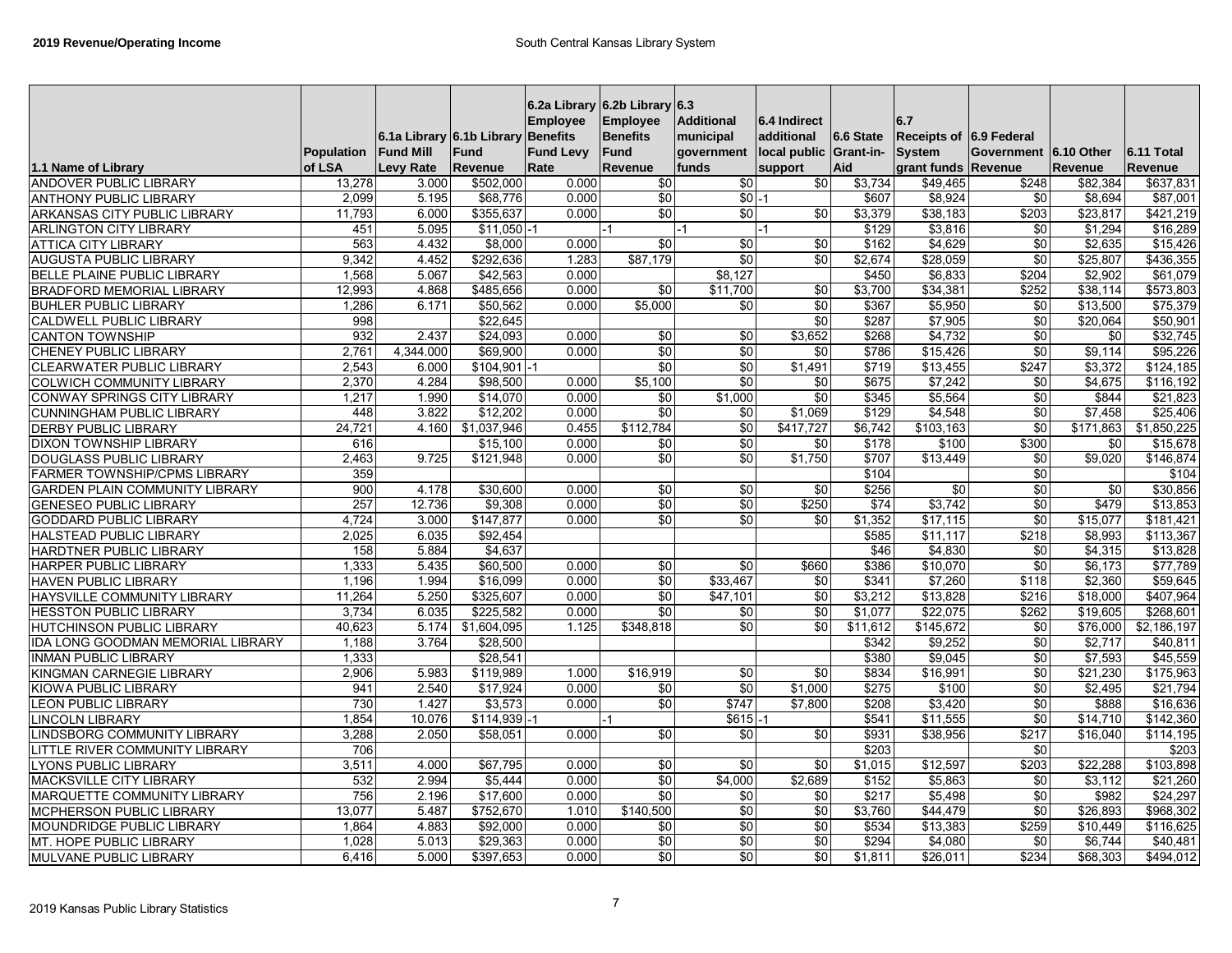| <b>INEWTON PUBLIC LIBRARY</b>         | 18,746  | 5.934     | \$781,848    | 0.000 | \$0 <sub>1</sub> | \$0             | \$0             | \$5,374   | \$71,000  | \$271            | \$56,691  | \$915,184    |
|---------------------------------------|---------|-----------|--------------|-------|------------------|-----------------|-----------------|-----------|-----------|------------------|-----------|--------------|
| NICKERSON PUBLIC LIBRARY              | 1.007   | 5.120     | \$19,200     |       |                  | \$1,991         |                 | \$287     | \$5,241   | \$0              | \$741     | \$27,460     |
| NORA E. LARABEE MEMORIAL LIBRARY      | 956     | 4.664     | \$27,205     | 0.000 | \$0              | \$3,285         | \$2,500         | \$276     | \$4,504   | \$0              | \$25,165  | \$62,935     |
| NORWICH PUBLIC                        | 450     | 3.977     | \$10,551     | 0.000 | \$0              | \$0             | \$0             | \$129     | \$4,221   | \$0              | \$0       | \$14,901     |
| IOXFORD PUBLIC LIBRARY                | 1,005   | 6.561     | \$47,830     | 0.000 | \$0              | \$0             | \$0             | \$288     | \$6,791   | \$0              | \$910     | \$55,819     |
| PARK CITY PUBLIC LIBRARY              | 7,730   | 3.000     | \$241,350    | 0.125 | \$10,056         | \$0             | \$0             | \$2,201   | \$22,479  | \$0              | \$6,700   | \$282,786    |
| PARTRIDGE PUBLIC LIBRARY              | $242 -$ |           |              |       |                  | \$17,000        | \$0             | \$69      | \$1,198   | \$0              | \$408     | \$18,675     |
| POTWIN PUBLIC LIBRARY                 | 640     | 3.653     | \$13,717     | 0.000 | \$0              | \$0             | \$2,794         | \$183     | \$4,813   | \$0              | \$122     | \$21,629     |
| IPRATT PUBLIC LIBRARY                 | 9,378   | 4.000     | \$312,733    | 0.000 | \$0              | \$0             | \$0             | \$2,719   | \$0       | \$182            | \$76,696  | \$392,330    |
| <b>IPRETTY PRAIRIE PUBLIC LIBRARY</b> | 653     | 4.010     | \$9,697      | 0.000 | \$0              | \$8,497         | \$650           | \$186     | \$4,888   | \$0              | \$3,000   | \$26,918     |
| <b>ROSE HILL PUBLIC LIBRARY</b>       | 3,965   | 4.284     | \$131,595    | 0.000 | \$0              | \$0             | \$0             | \$1,133   | \$10,877  | \$0              | \$0       | \$143,605    |
| IRUTH DOLE MEMORIAL LIBRARY           | 856     | 0.000     | \$19,000     | 0.000 | \$0              | \$0             | \$0             | \$249     | \$5,732   | \$0              | \$945     | \$25,926     |
| <b>SEDGWICK/LILLIAN TEAR</b>          | .641    | 3.112     | \$36,636     | 0.000 | $\frac{6}{5}$    | $\overline{50}$ | $\overline{50}$ | \$474     | \$7,549   | \$0              | \$9,878   | \$54,537     |
| <b>SOUTH HAVEN TOWNSHIP LIBRARY</b>   | 476     | 1.089     | \$5,219      | 0.000 | \$0              | \$0             | \$0             | \$137     | \$2,756   | \$0              | \$296     | \$8,408      |
| <b>STERLING FREE PUBLIC LIBRARY</b>   | 2,210   | 4.919     | \$53,120     | 0.000 | \$0              | \$0             | \$8,100         | \$635     | \$10,921  | \$239            | \$9,042   | \$82,057     |
| İSYLVIA PUBLIC LIBRARY                | 206     | 3.220     | \$2,411      | 0.000 | \$0              | \$0             |                 | \$59      | \$2,589   | \$0              | \$2,149   | \$7,208      |
| <b>TOWANDA PUBLIC LIBRARY</b>         | 1,460   | 6.000     | $$46.702$ -1 |       |                  |                 |                 | $$419$ -  |           | $$0 - 1$         |           | \$47,121     |
| <b>TURON COMMUNITY LIBRARY</b>        | 372     | 4.999     | \$6,188      | 0.000 | \$0              | \$4,000         | \$737           | \$106     | \$2,769   | \$0 <sub>1</sub> | \$0       | \$13,800     |
| UDALL PUBLIC LIBRARY                  | 714     | 1.642     | \$6,229      | 0.000 | \$0              | \$0             | \$0             | \$204     | \$0       | \$0              | \$4,033   | \$10,466     |
| IVALLEY CENTER PUBLIC LIBRARY         | 7,313   | 4.504     | \$261,394    | 0.000 | \$0              | \$0             | \$0             | \$2,079   | \$23,480  | \$304            | \$8,503   | \$295,760    |
| <b>VIOLA TOWNSHIP</b>                 | 487     | 0.517     | \$2,709      | 0.000 | $\frac{6}{5}$    | \$500           | \$4,484         | \$139     | \$3,230   | \$0              | \$3,522   | \$14,584     |
| WALTON COMMUNITY LIBRARY              | 231     | 5,000.000 | \$4,246      | 0.000 | \$0              | \$0             | \$2,268         | \$67      | \$2,088   | \$0              | \$0       | \$8,669      |
| <b>IWELLINGTON PUBLIC</b>             | 7,748   | 5.000     | \$245,050    | 0.000 | \$0              | \$0             | \$0             | \$2,228   | \$15,275  | \$0              | \$25,418  | \$287,971    |
| <b>WHITEWATER MEMORIAL LIBRARY</b>    | 723     | 3.000     | \$13,155     | 0.000 | \$0              | \$46,995        | \$0             | \$208     | \$13,076  | \$0              | \$2,013   | \$75,447     |
| WICHITA PUBLIC LIBRARY                | 389,255 |           | \$9,462,325  |       |                  |                 |                 | \$111,239 | \$198,520 | \$55,146         | \$254,651 | \$10,081,881 |
| WINFIELD PUBLIC LIBRARY               | 12,057  | 6.871     | \$536,070    | 0.000 | \$0              | \$0             | \$0             | \$3,447   | \$47,416  | \$264            | \$26,748  | \$613,945    |
| IZENDA PUBLIC LIBRARY                 | 151     | 7.971     | \$7,577      | 0.000 | \$0              | $\frac{6}{5}$   | $\overline{50}$ | \$43      | \$3,698   | \$0              | \$937     | \$12,255     |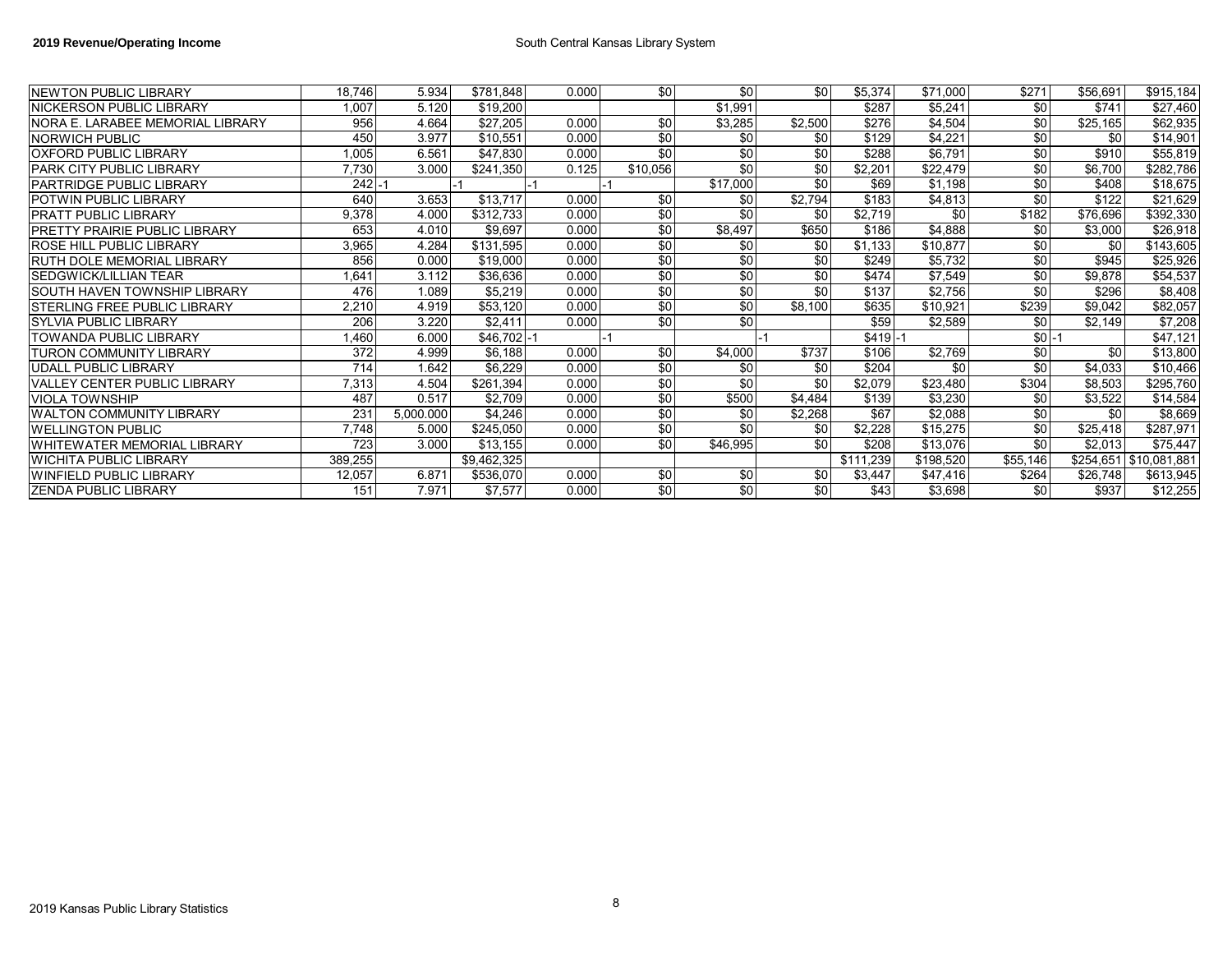|                                                               | Population     | 6.1a Library 6.1b Library<br><b>Fund Mill</b> | Fund                     | <b>Employee</b><br><b>Benefits</b><br><b>Fund Levy</b> | 6.2a Library 6.2b Library 6.3<br><b>Employee</b><br><b>Benefits</b><br>Fund | <b>Additional</b><br>municipal<br>government | 6.4 Indirect<br>additional<br>local public Grant-in- | 6.6 State        | 6.7<br>Receipts of 6.9 Federal<br><b>System</b> | Government 6.10 Other  |                 | 6.11 Total            |
|---------------------------------------------------------------|----------------|-----------------------------------------------|--------------------------|--------------------------------------------------------|-----------------------------------------------------------------------------|----------------------------------------------|------------------------------------------------------|------------------|-------------------------------------------------|------------------------|-----------------|-----------------------|
| 1.1 Name of Library                                           | of LSA         | <b>Levy Rate</b>                              | <b>Revenue</b>           | Rate                                                   | Revenue                                                                     | funds                                        | support                                              | Aid              | grant funds Revenue                             |                        | <b>Revenue</b>  | <b>Revenue</b>        |
| <b>ALTOONA PUBLIC LIBRARY</b>                                 | 380            | 2.983                                         | \$0                      | 2.983                                                  | \$4,937                                                                     | \$604                                        | \$0                                                  | \$108            | \$6,869                                         | \$0                    | \$2,469         | \$14,987              |
| <b>ARMA CITY LIBRARY</b>                                      | 1,434          | 3.000                                         | \$23,985                 | 0.000                                                  | \$0                                                                         | \$8,750                                      | $\frac{6}{3}$                                        | \$410            | \$8,872                                         | $\sqrt{6}$             | \$0             | \$42,017              |
| <b>BRONSON PUBLIC LIBRARY</b>                                 | 12,935         | 11.695                                        | \$9.430                  | 0.000                                                  | \$0                                                                         | \$0                                          | \$3,965                                              | \$89             | \$8,121                                         | $\sqrt{6}$             | \$1,244         | \$22.849              |
| <b>CANEY CITY LIBRARY</b>                                     | 1,991          | 5,090.000                                     | \$66,830                 | 0.000                                                  | \$0                                                                         | \$0                                          | \$0                                                  | \$577            | \$11,562                                        | \$0                    | \$0             | \$78,969              |
| CEDAR VALE MEMORIAL LIBRARY                                   | 517            | 18.278                                        | \$15,278                 | 0.000                                                  | $\sqrt{6}$                                                                  | \$0                                          | $\sqrt{31,216}$                                      | \$150            | \$9,195                                         | \$0                    | \$1,874         | \$27,713              |
| <b>CHANUTE PUBLIC LIBRARY</b>                                 | 9,018          | 6.000                                         | \$417,731                | 1.176                                                  | \$77,061                                                                    |                                              |                                                      | \$2,579          | \$20,906                                        | \$247                  | \$122,870       | \$641,394             |
| <b>CHERRYVALE PUBLIC LIBRARY</b>                              | 2,152          | 7.468                                         | \$62,403                 | 0.000                                                  | \$0                                                                         | \$0                                          | \$6,044                                              | \$621            | \$10,211                                        | \$0                    | \$11,872        | \$91,151              |
| <b>CHETOPA CITY LIBRARY</b>                                   | 1.035          | 3.295                                         | \$11,500                 | 0.000                                                  | \$0                                                                         | \$0                                          | \$150                                                | \$299            | \$7,803                                         | $\sqrt{6}$             | \$0             | \$19,752              |
| <b>COFFEY COUNTY LIBRARY</b>                                  | 8,233          | 1.983                                         | \$1,057,412              | 0.335                                                  | \$189,000                                                                   |                                              |                                                      | \$2,342          |                                                 | \$187                  | \$37,239        | \$1,286,180           |
| <b>COFFEYVILLE PUBLIC LIBRARY</b>                             | 9,366          | 7.120                                         | $$373,515$ -1            |                                                        |                                                                             | $-1$                                         | $-1$                                                 | \$2,700          | \$20,994                                        | \$220                  | \$17.094        | \$414,523             |
| <b>COLONY CITY LIBRARY</b>                                    | 410            | 1.633                                         | 3,428                    | 0.000                                                  | \$0                                                                         | \$0                                          | \$0                                                  | \$116            | \$6,833                                         | \$0                    | \$0             | \$10,377              |
| <b>COLUMBUS PUBLIC LIBRARY</b>                                | 3.070          | 5.874                                         | \$122.480                | 0.000                                                  | $\sqrt{6}$                                                                  | \$0                                          | $\overline{50}$                                      | \$882            | \$18,209                                        | \$235                  | \$5,333         | \$147.139             |
| <b>EDNA PUBLIC LIBRARY</b>                                    | 410            | 3.815                                         | \$6,250                  | 0.000                                                  | \$0                                                                         | \$6,250                                      | \$9,737                                              | \$118            | \$9,712                                         | \$0                    | \$300           | \$32,367              |
| <b>ERIE CITY PUBLIC LIBRARY</b>                               | 1.085          | 6.000                                         | \$33.725                 | 0.000                                                  | \$0                                                                         | \$33.725                                     | \$0                                                  | \$310            | \$800                                           | $\overline{30}$        | \$7.354         | \$75.914              |
| <b>EUREKA PUBLIC LIBRARY</b>                                  | 2,373          | 6.000                                         | \$73,485                 | 0.000                                                  | \$0                                                                         | \$1,387                                      | $\overline{50}$                                      | \$684            | \$10,660                                        | \$241                  | \$48.884        | \$135,341             |
| <b>FALL RIVER PUBLIC LIBRARY</b>                              | 148<br>7,765   | 4.001                                         | $$1,718$ -1<br>\$252,330 |                                                        | $\sqrt{50}$                                                                 | \$0<br>$\overline{50}$                       | \$1.000<br>\$0                                       | \$42             | \$6,808                                         | $$0 - 1$               |                 | \$9,568               |
| FORT SCOTT PUBLIC LIBRARY                                     |                | 5.361                                         |                          | 0.000                                                  |                                                                             |                                              |                                                      | \$2,225          | \$17,516                                        | \$0                    | \$14,137        | \$286,208             |
| <b>FREDONIA PUBLIC LIBRARY</b>                                | 2,264<br>2.875 | 8.205<br>2.797                                | \$100,502<br>\$61.377    | 0.000<br>0.000                                         | \$0<br>\$0                                                                  | \$0<br>\$0                                   | \$0<br>\$678                                         | \$646<br>\$826   | \$13,480                                        | \$0<br>$\overline{30}$ | \$49.444<br>\$0 | \$164,072             |
| <b>GALENA PUBLIC LIBRARY</b><br><b>GARNETT PUBLIC LIBRARY</b> | 3,262          | 7.476                                         | \$203,882                |                                                        |                                                                             |                                              |                                                      | \$926            | \$8,432<br>\$15.014                             | \$264                  | \$11,926        | \$71,313<br>\$232.012 |
| <b>GIRARD PUBLIC LIBRARY</b>                                  | 2.702          | 11.939                                        | \$170.275                | 0.000                                                  | \$0                                                                         | \$72.000                                     |                                                      | \$771            | \$14,910                                        | \$250                  | \$31.078        | \$289.284             |
| <b>GRAVES MEMORIAL PUBLIC LIBRARY</b>                         | 883            | 4.480                                         | \$47.177                 | 0.000                                                  | $\sqrt{6}$                                                                  | \$0                                          | \$0                                                  | \$252            | \$8,195                                         | \$56                   | \$0             | \$55.680              |
| <b>GRENOLA PUBLIC LIBRARY</b>                                 | 187            | 6.290                                         | \$3.410                  | 0.000                                                  | $\overline{30}$                                                             | $\overline{30}$                              | $\overline{50}$                                      | $\overline{$53}$ | \$6.911                                         | \$155                  | $\overline{30}$ | \$10.529              |
| <b>HAMILTON CITY LIBRARY</b>                                  | 243            | 7.724                                         | \$7.470                  |                                                        |                                                                             |                                              |                                                      | \$70             |                                                 | \$0                    | \$396           | \$7,936               |
| <b>HEPLER CITY LIBRARY</b>                                    | 133            | 1.995                                         | \$1.100                  |                                                        | \$0                                                                         | \$504                                        | \$0                                                  | $\overline{$37}$ | \$7.935                                         | \$0                    | \$5.737         | \$15.313              |
| <b>HOWARD CITY LIBRARY</b>                                    | 602            | 13.691                                        | \$34.600                 |                                                        |                                                                             | \$0                                          | \$0                                                  | \$171            | \$8.846                                         | \$215                  | \$1.050         | \$44.882              |
| HUMBOLDT PUBLIC LIBRARY                                       | 1.789          |                                               |                          |                                                        |                                                                             | \$89.742                                     | \$0                                                  | \$513            | \$9.682                                         | \$0                    | \$2.054         | \$101.991             |
| INDEPENDENCE PUBLIC LIBRARY                                   | 12,362         | 7.248                                         | \$579,386                | 0.000                                                  | \$0                                                                         | \$0                                          | $\overline{50}$                                      | \$3,567          | \$6.860                                         | \$126                  | \$115.040       | \$704.979             |
| <b>IOLA PUBLIC LIBRARY</b>                                    | 5,312          | 6.503                                         | \$224.733                | 0.000                                                  | \$0                                                                         | \$0                                          | \$0                                                  | \$1.525          | \$15,309                                        | \$132                  | \$90.629        | \$332.328             |
| JOHNSTON PUBLIC LIBRARY                                       | 3,944          | 4.673                                         | \$116,089                | 0.703                                                  | \$17,333                                                                    | \$0                                          | \$2,000                                              | \$1,127          | \$12,926                                        | \$230                  | \$5,680         | \$155,385             |
| KINCAID COMMUNITY LIBRARY                                     | 387            | 2.240                                         | \$12,192                 | 0.000                                                  | \$0                                                                         | \$0                                          | \$0                                                  | \$110            | \$7,116                                         | \$0                    | \$205           | \$19,623              |
| LIBRARY DISTRICT #2, LINN COUNTY                              | 2,567          | 2.363                                         | \$401,299                | 0.000                                                  | $\sqrt{6}$                                                                  | $\sqrt{6}$                                   | $\frac{6}{5}$                                        | \$727            | \$2,075                                         | \$193                  | \$136           | \$404,430             |
| LINN COUNTY LIBRARY DIST #3                                   | 486            | 2.942                                         | \$34,561                 | 0.000                                                  | \$0                                                                         | \$0                                          | $\overline{50}$                                      | \$138            | \$5,022                                         | \$0                    | \$3,572         | \$43,293              |
| LINN COUNTY LIBRARY DISTRICT #1                               | 2,135          | 2.289                                         | \$70.109                 | 0.000                                                  | \$0                                                                         | \$0                                          | \$0                                                  | \$607            | \$4,968                                         | \$205                  | \$3.787         | \$79,676              |
| LINN COUNTY LIBRARY DISTRICT #5                               | 1,818          | 10.973                                        | \$153,664                | 0.000                                                  | \$0                                                                         | $\sqrt{6}$                                   | $\frac{6}{5}$                                        | \$519            | \$7,221                                         | \$185                  | \$5,687         | \$167,276             |
| <b>LONGTON PUBLIC LIBRARY</b>                                 | 302            | 7.530                                         | \$19,775                 | 0.000                                                  | \$0                                                                         | \$0                                          | \$0                                                  | \$86             | \$6,272                                         | \$0                    | \$445           | \$26,578              |
| <b>MADISON PUBLIC LIBRARY</b>                                 | 629            | 9.534                                         | \$31,606                 | 0.000                                                  | \$0                                                                         | \$0                                          | \$602                                                | \$181            | \$8,902                                         | \$0                    | \$1,377         | \$42,668              |
| MCCUNE OSAGE TOWNSHIP LIBRARY                                 | 762            | 4.133                                         | \$32,313                 | 0.000                                                  | \$0                                                                         | \$0                                          | \$0                                                  | \$196            | \$7,558                                         | \$0                    | \$15,583        | \$55,650              |
| <b>MOLINE PUBLIC LIBRARY</b>                                  | 321            | 0.000                                         | \$10,000                 | 0.000                                                  | \$0                                                                         | \$0                                          | \$0                                                  | \$91             | \$5,621                                         | \$0                    | \$2,000         | \$17,712              |
| <b>MORAN PUBLIC LIBRARY</b>                                   | 514            | 2.000                                         | \$2,053                  | 0.000                                                  | \$0                                                                         | \$0                                          | \$9,488                                              | \$147            | \$8,436                                         | \$205                  | \$219           | \$20,548              |
| MOUND CITY/LINN COUNTY DIST. #4                               | 2,057          | 5.918                                         | \$234,918                |                                                        |                                                                             |                                              |                                                      | \$583            |                                                 | \$213                  | \$2,130         | \$237,844             |
| MOUND VALLEY LIBRARY                                          | 375            | 0.000                                         | \$6,000                  | 0.000                                                  | \$0                                                                         | \$0                                          | \$0                                                  | \$108            | \$6,860                                         | \$0                    | \$0             | \$12,968              |
| NEODESHA/W.A. RANKIN MEMORIAL                                 | 2,310          | 8.842                                         | \$89,317                 | 0.000                                                  | $\overline{60}$                                                             | \$0                                          | \$1,300                                              | \$659            | \$11,298                                        | $\overline{50}$        | \$31,912        | \$134,486             |
| <b>OSWEGO PUBLIC</b>                                          | 1,698          | 3.001                                         | \$25,584                 | 0.000                                                  | \$0                                                                         | \$0                                          | \$0                                                  | \$490            | \$9,974                                         | \$0                    | \$74,380        | \$110,428             |
| PARSONS PUBLIC LIBRARY                                        | 9.665          | 6.152                                         | \$381,000                | 1.281                                                  | \$79,075                                                                    | \$0                                          | \$0                                                  | \$2,780          | \$21,737                                        | \$166                  | \$16,207        | \$500,965             |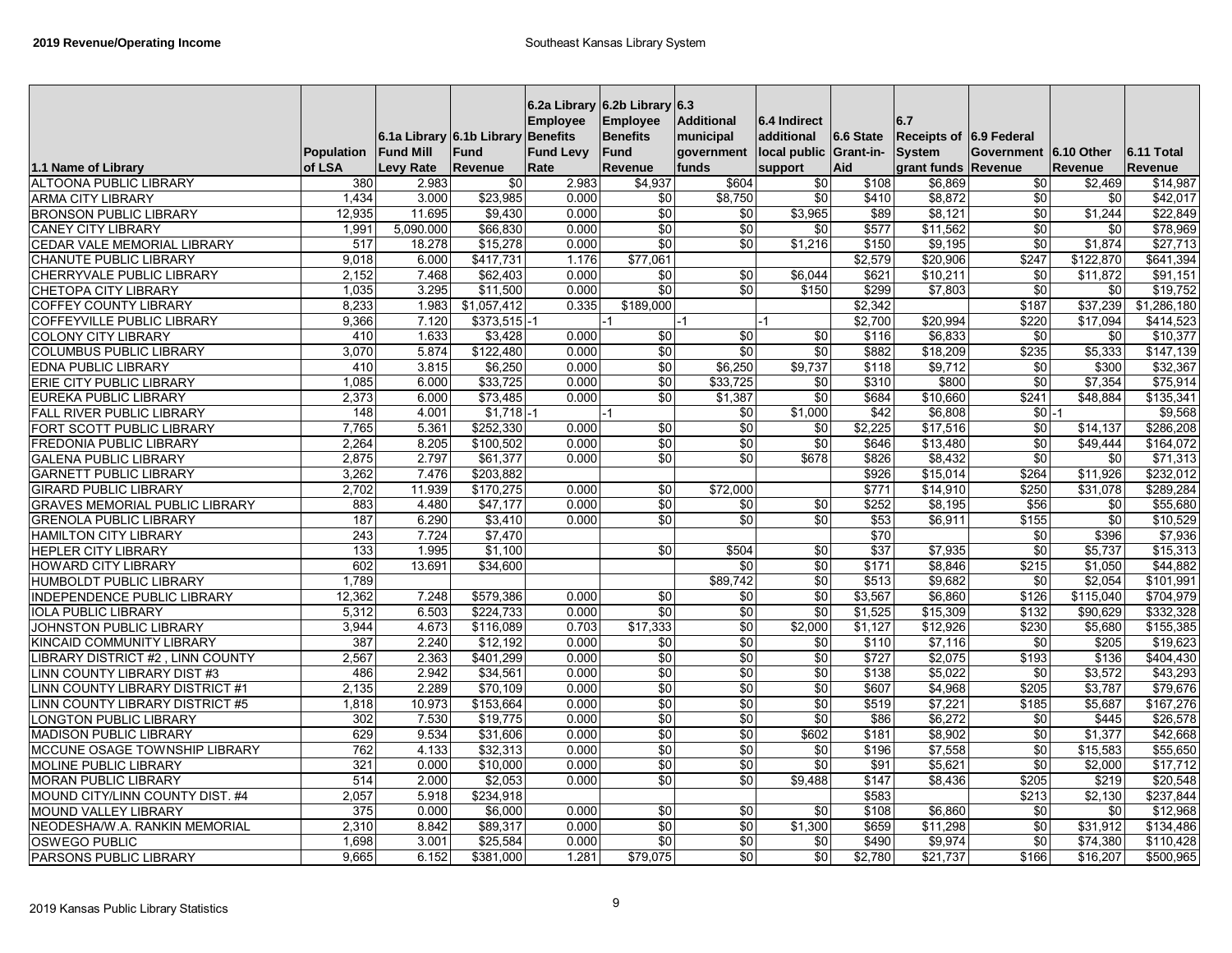| <b>IPITTSBURG PUBLIC LIBRARY</b>              | 20.178 | 6.002 | \$879.862 | 0.000 | \$0 | \$9,193  | \$0     | \$5.757 | \$38.182 | \$0   | \$197.803 | \$1,130,797 |
|-----------------------------------------------|--------|-------|-----------|-------|-----|----------|---------|---------|----------|-------|-----------|-------------|
| <b>IPRESCOTT CITY LIBRARY</b>                 | 537    | 9.139 | \$10.771  | 0.000 | \$0 |          | \$0     | \$77    | \$7,605  | \$206 | \$4,625   | \$23,284    |
| <b>SAVONBURG PUBLIC LIBRARY</b>               | 102.   | 2.443 | \$706     | 0.000 | \$0 | \$2,500  | \$2,300 | \$29    | \$8,775  |       | \$3,094   | \$17,404    |
| <b>ISEDAN PUBLIC LIBRARY</b>                  | ,016   | 7.500 | \$35,000  | 0.000 | \$0 |          |         | \$294   | \$6,000  | \$153 | \$3,000   | \$44,447    |
| <b>THAYER FRIDAY READING CLUB CITY LIBRAH</b> | 464    | 5.986 | \$12.892  | 0.000 | \$0 |          | \$350   | \$132   | \$9,278  | \$213 | \$1,693   | \$24,558    |
| <b>TORONTO PUBLIC LIBRARY</b>                 | 267    | 4.000 | \$3,350   | 0.000 | \$0 |          | \$7.500 | \$75    | \$7,645  |       | \$2,501   | \$21,071    |
| <b>WALNUT PUBLIC LIBRARY</b>                  | 228    | 5.900 | \$5,900   | 0.000 | \$0 |          | \$0     | \$64    |          |       |           | \$5,964     |
| <b>WEIR PUBLIC LIBRARY</b>                    | 639    | 2.987 | \$6,828   | 0.000 | \$0 | \$12,600 | \$0     | \$183   | \$7,489  | \$199 | \$1,964   | \$29,263    |
| <b>IYATES CENTER PUBLIC LIBRARY</b>           | .346   | 8.555 | \$61,993  | 0.000 | \$0 |          | \$0     | \$380   | \$10,608 | \$0   |           | \$72,981    |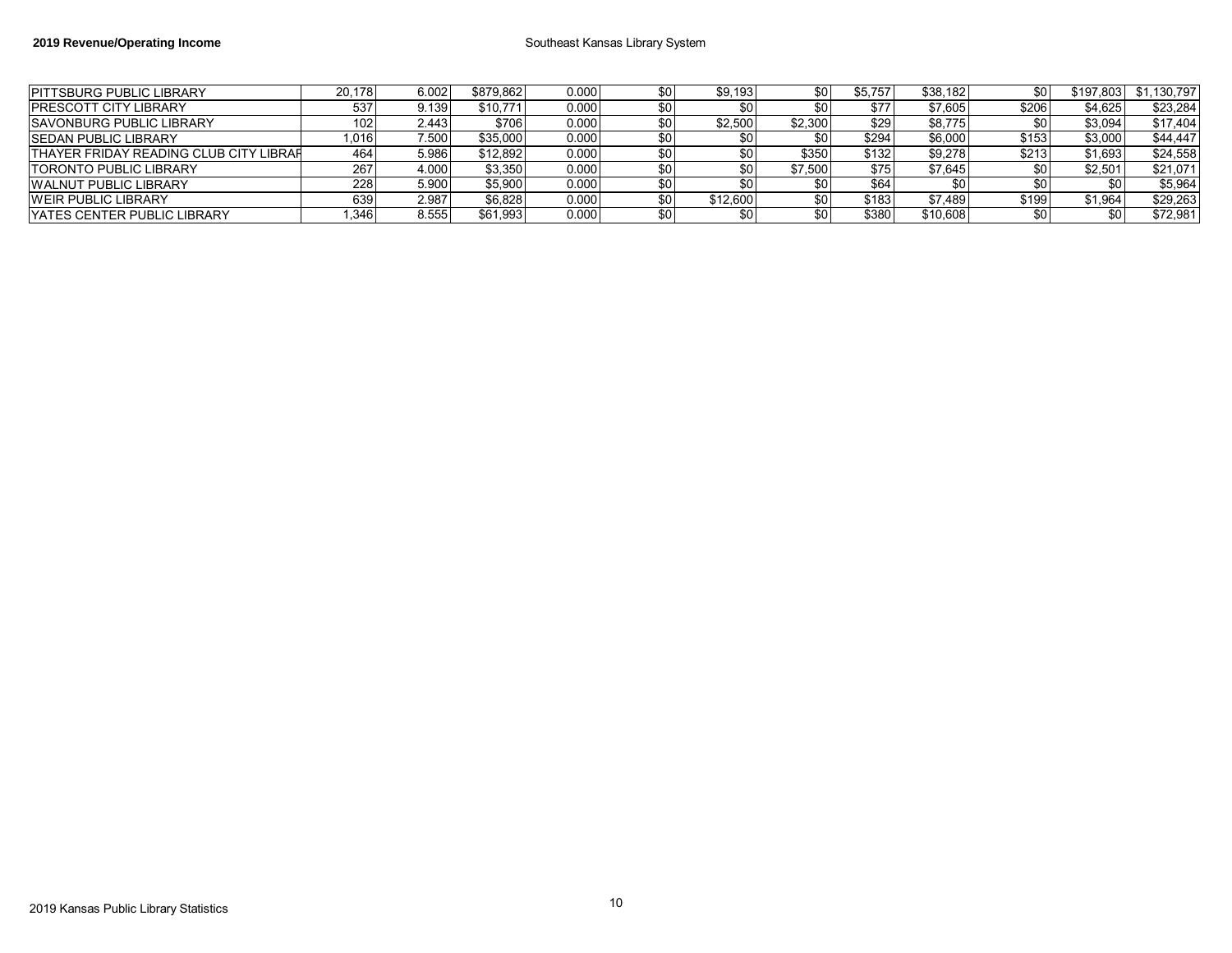|                                       |             |                  |                           | 6.2a Library 6.2b Library 6.3 |                 |                   |                        |                  |                         |                       |           |                       |
|---------------------------------------|-------------|------------------|---------------------------|-------------------------------|-----------------|-------------------|------------------------|------------------|-------------------------|-----------------------|-----------|-----------------------|
|                                       |             |                  |                           | <b>Employee</b>               | <b>Employee</b> | <b>Additional</b> | 6.4 Indirect           |                  | 6.7                     |                       |           |                       |
|                                       |             |                  | 6.1a Library 6.1b Library | Benefits                      | <b>Benefits</b> | municipal         | additional             | 6.6 State        | Receipts of 6.9 Federal |                       |           |                       |
|                                       | Population  | <b>Fund Mill</b> | Fund                      | <b>Fund Levy</b>              | <b>Fund</b>     | government        | local public Grant-in- |                  | System                  | Government 6.10 Other |           | 6.11 Total            |
| 1.1 Name of Library                   | of LSA      | <b>Levy Rate</b> | Revenue                   | Rate                          | Revenue         | funds             | support                | Aid              | grant funds Revenue     |                       | Revenue   | Revenue               |
| <b>BUCKLIN PUBLIC LIBRARY</b>         | 783         | 15.808           | \$69,514                  | 1.970                         | \$8,158         | $\frac{1}{6}$     | \$0                    | \$226            | \$15,069                | $\frac{6}{5}$         | \$2,363   | \$95,330              |
| <b>CIMARRON CITY LIBRARY</b>          | 2,211       | 11.000           | \$191,380                 | 0.000                         | \$0             | \$0               | \$10,000               | \$624            | \$650                   | \$151                 | \$14,470  | $\overline{$}217,275$ |
| COLDWATER-WILMORE REGIONAL LIBRARY    | 1,121       | 2.853            | \$79,569                  | 0.640                         | \$17,844        | $\frac{6}{3}$     | \$597                  | \$327            | \$650                   | \$0                   | \$500     | \$99,487              |
| <b>COPELAND PUBLIC LIBRARY</b>        | 298         | 2.139            | \$3,250                   | 0.000                         | \$83            | \$0               | \$10,000               | \$84             | \$0                     | \$0                   | \$0       | \$13,417              |
| <b>DIGHTON/LANE COUNTY LIBRARY</b>    | 1,560       | 1.602            | \$77,917                  | 0.000                         | $\overline{50}$ | \$0               | $\frac{6}{5}$          | \$444            | \$650                   | \$132                 | \$9,434   | \$88,577              |
| DODGE CITY PUBLIC LIBRARY             | 27,329      | 5.692            | \$1,117,116               | 1.034                         | \$300,000       | \$0               | \$0                    | \$7,895          | \$27,500                | \$98                  | \$345,000 | \$1,797,609           |
| <b>DUDLEY TOWNSHIP LIBRARY</b>        | 1,599       | 2.260            | \$105,318                 | 0.000                         | \$0             | $\frac{6}{5}$     | \$550                  | \$462            | \$650                   | \$381                 | \$8,553   | \$115,914             |
| ELKHART/MORTON COUNTY LIBRARY         | 2,667       | 2.602            | \$192,000                 |                               |                 |                   |                        | \$780            |                         | \$231                 | \$10,200  | \$203,211             |
| <b>FOWLER PUBLIC LIBRARY</b>          | 532         | 0.000            | \$26,724                  | 0.000                         | $\overline{50}$ | $\frac{6}{5}$     | \$0                    | \$158            | \$6,805                 | \$0                   | \$246     | \$33,933              |
| <b>GRANT COUNTY LIBRARY</b>           | $7,336 - 1$ |                  | $$393,575$ -1             |                               | \$117,080       | \$0               | \$4,272                | \$2,143          | \$700                   | \$0                   | \$21,291  | \$539,061             |
| <b>GREELEY COUNTY PUBLIC LIBRARY</b>  | 1.227       | 0.000            | $\overline{30}$           | 0.000                         | $\overline{30}$ | \$99,500          | \$0                    | \$356            | \$650                   | \$224                 | \$4,880   | \$105,610             |
| <b>HAMILTON COUNTY PUBLIC LIBRARY</b> | 2,607       | 3.706            | \$168,088                 | 1.118                         | \$50,055        | \$0               | $\frac{6}{5}$          | \$752            | \$650                   | \$207                 | \$8,542   | \$228,294             |
| <b>HANSTON CITY LIBRARY</b>           | 196         | 6.737            | \$9,507                   | 0.609                         | \$882           | $\frac{6}{5}$     | \$0                    | $\overline{$57}$ | \$5,290                 | \$233                 | \$555     | \$16,524              |
| <b>HASKELL TOWNSHIP LIBRARY</b>       | 1,950       | 3.390            | \$191,804                 | 0.291                         | \$34,014        | \$0               | $\frac{6}{5}$          | \$563            | \$650                   | \$0                   | \$3,736   | \$230,767             |
| <b>JETMORE PUBLIC LIBRARY</b>         | 822         | 8.773            | \$46,779                  | 4.800                         | \$26,071        | $\frac{6}{5}$     | \$0                    | \$237            | \$6,490                 | \$214                 | \$0       | \$79,791              |
| <b>KEARNY COUNTY LIBRARY</b>          | 3,943       | 2.673            | \$303.000                 | 0.000                         | \$10.000        | \$0               | \$3,118                | \$1.128          | \$1,850                 | \$0                   | \$6.590   | \$325,686             |
| <b>KINSLEY</b>                        | 1.376       | 12.000           | \$86.564                  | 2.000                         | \$14,937        | \$1,000           | \$10.000               | \$396            | \$24.708                | \$3.124               | \$10.540  | \$151,269             |
| <b>KISMET PUBLIC LIBRARY</b>          | 2.130       | 0.711            | \$47.676                  | 0.000                         | \$0             | \$0               | \$0                    | \$619            | \$650                   | \$0                   | \$5.524   | \$54,469              |
| <b>IBERAL MEMORIAL LIBRARY</b>        | 19,495      |                  | \$588,993                 | 0.000                         | $\sqrt{50}$     | $\frac{6}{5}$     | \$0                    | \$5,646          | \$21,832                | \$189                 | \$88,342  | \$705,002             |
| <b>MEADE PUBLIC LIBRARY</b>           | 1,565       | 11.400           | \$91,688                  | 1.340                         | \$11,056        | $$0 -1$           |                        | \$463            | \$13,580                | \$143                 | \$13,454  | \$130,384             |
| MEADOWLARK LIBRARY/LEWIS              | $522 - 1$   |                  | \$18,068                  | 0.000                         | $\overline{50}$ | $$0$ -1           |                        | \$152            | \$6,730                 | \$0                   | \$151     | \$25,101              |
| MINNEOLA CITY LIBRARY                 | 684         | 6.010            | \$20,900                  | 0.673                         | \$2,200         |                   |                        | \$194            | \$6,080                 | \$0                   | \$23,187  | \$52,561              |
| <b>MONTEZUMA TOWNSHIP LIBRARY</b>     | 1,541       | 2.251            | \$59,212                  | 0.000                         | \$0             | \$0               | \$0                    | \$433            | $\frac{6}{5}$           | \$227                 | \$5,291   | \$65,163              |
| <b>NESS CITY PUBLIC LIBRARY</b>       | 1,338       | 7.443            | \$83,196                  | 4.183                         | \$46,209        | $\frac{6}{5}$     | \$16,728               | \$384            | \$13,837                | \$0                   | \$3,515   | \$163,869             |
| PLAINS COMMUNITY LIBRARY              | 1.446       | 2.420            | \$107,994                 | 0.000                         | \$0             | \$0               | \$4,100                | \$427            | \$11,193                | \$253                 | \$2,275   | \$126,242             |
| PROTECTION TOWNSHIP LIBRARY           | 627         | 4,443.000        | $\sqrt{$41,600}$          | 0.000                         | \$0             | \$0               | \$0                    | \$183            | \$1,476                 | \$0                   | \$0       | \$43,259              |
| <b>RANSOM PUBLIC LIBRARY</b>          | 268         | 3.999            | \$6,154                   | 0.000                         | $\overline{50}$ | \$9,451           | \$340                  | \$77             | \$6,730                 | \$0                   | \$0       | \$22,752              |
| <b>SCOTT COUNTY LIBRARY</b>           | 4.897       | 3.000            | \$212,000                 | 0.000                         | $\overline{50}$ | \$0               | $\frac{6}{5}$          | \$1,413          | \$650                   | \$0                   | \$15,909  | \$229,972             |
| SPEARVILLE TOWNSHIP LIBRARY           | 1.124       | 2.186            | \$68,917                  | 0.000                         | $\overline{50}$ | $\frac{6}{5}$     | $\frac{6}{5}$          | \$326            | \$10,690                | \$0                   | \$3,113   | \$83,046              |
| STANTON COUNTY PUBLIC LIBRARY         | 1,987       | 4.506            | \$253,000                 | 0.794                         | \$59,935        | \$0               | \$0                    | \$587            | \$1,604                 | $\sqrt{$8,292}$       | \$8,267   | \$331,685             |
| <b>STEVENS COUNTY LIBRARY</b>         | 5,559       | 2.500            | \$300,240                 | 0.469                         | \$56,213        | $\frac{6}{5}$     | $\frac{6}{5}$          | \$1,598          | \$1,150                 | \$281                 | \$39,729  | \$399,211             |
| <b>WICHITA COUNTY LIBRARY</b>         | $2,105 - 1$ |                  | $$63,430$ -1              |                               | $-1$            | -1                | \$1,188                | \$605            | \$1,250                 | $\frac{6}{5}$         | \$4,170   | \$70,643              |